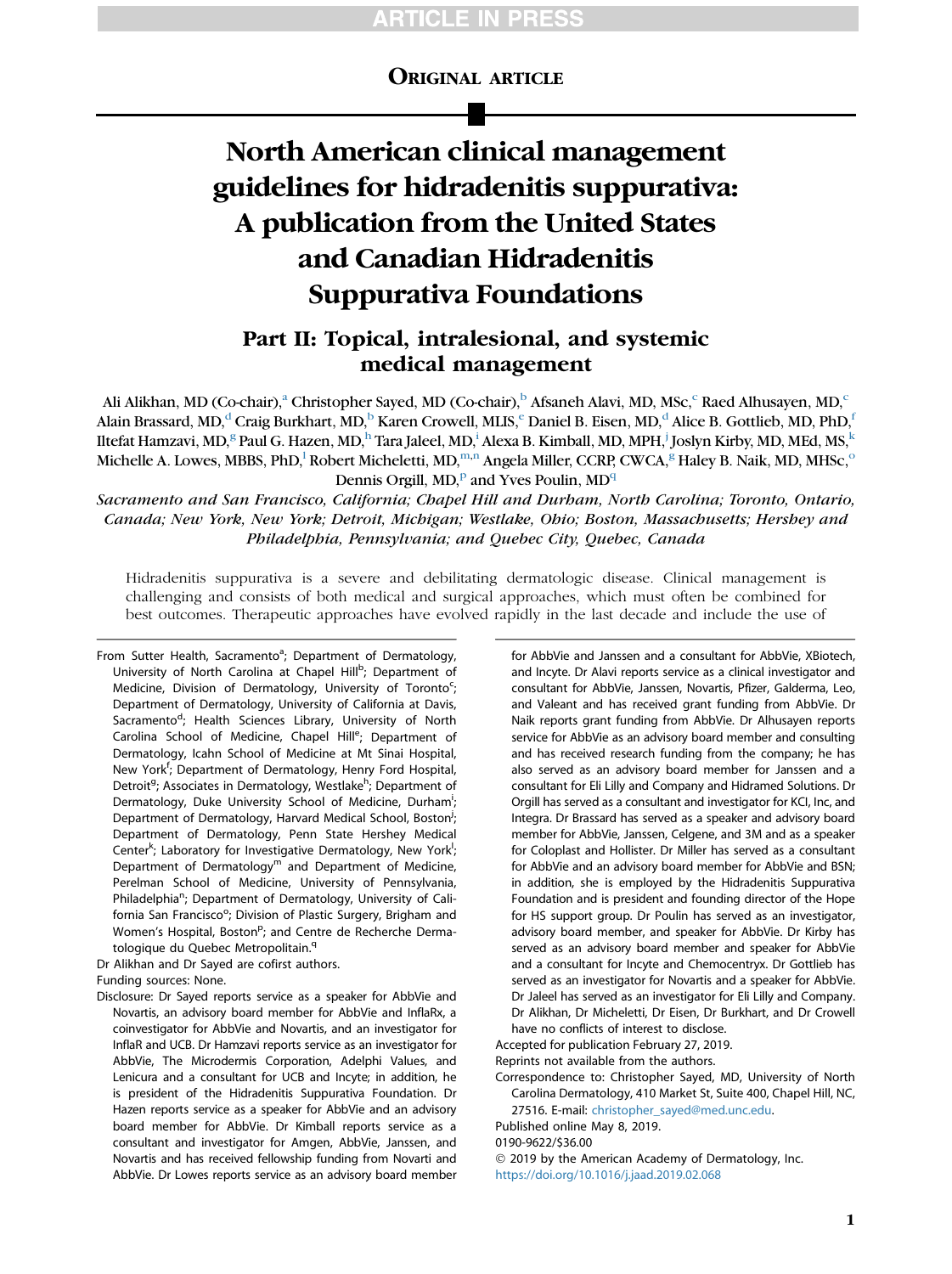# ICLE IN PRI

topical therapies, systemic antibiotics, hormonal therapies, and a wide range of immunomodulating medications. An evidence-based guideline is presented to support health care practitioners as they select optimal medical management strategies and is reviewed in this second part of the management guidelines. A therapeutic algorithm informed by the evidence available at the time of the review is provided. ( J Am Acad Dermatol [https://doi.org/10.1016/j.jaad.2019.02.068.](https://doi.org/10.1016/j.jaad.2019.02.068))

**Key words:** acne inversa; adalimumab; biomarkers; carbon dioxide laser; clindamycin; comorbidities; ertapenem; finasteride; guidelines; hidradenitis suppurativa; infliximab; laser; lifestyle modification; microbiome; Nd:YAG; oral contraceptive pills; rifampin; spironolactone.

#### DISCLAIMER

The purpose of these guidelines is to summarize the available data at the time of preparation-it is possible certain treatments or procedures are not included, as the primary literature review concluded on March 16, 2017, with only selected updates of high clinical impact through December 1, 2018. Given the difficulty in treating hidradenitis suppurativa (HS),

there is no guarantee that following the guidelines will result in successful treatment. Moreover, the guidelines are not meant to set a standard of care. Care of a patient with HS is ultimately guided by the physician and patient, with an emphasis on factors unique to individual patients.

#### **SCOPE**

The guidelines address management of patients presenting with HS and discuss various treatments and procedures available at the time of preparation. In Part II of the guidelines the evidence available to guide topical and systemic medical treatment is graded in [Table I](#page-3-0). A therapeutic algorithm providing an overview of treatment strategies based on Hurley staging is provided in [Fig 1.](#page-4-0)

### TOPICAL AND INTRALESIONAL THERAPIES IN HS

Topical treatment of HS includes skin cleansers, keratolytic agents, and topical antibiotics ([Table II\)](#page-4-0).

Choice of skin cleanser is empiric, as no data exist for specific agents, though use of chlorhexidine, benzoyl peroxide, and zinc pyrithione is supported by expert opinion. $3,96$ 

Resorcinol 15% cream, a keratolytic and antiseptic, was studied in 12 women with Hurley stage I or II disease twice daily for HS flares and daily

## CAPSULE SUMMARY

- Evidence regarding topical and systemic medical treatment of hidradenitis suppurativa is increasing, but no management guidelines currently exist in North America.
- Available evidence is graded and recommendations for management including a therapeutic algorithm is provided.

between flares; it reduced pain and duration of abscesses, though irritant dermatitis was frequent.<sup>[4](#page-8-0)</sup>

The only topical antibiotic studied is clindamycin 1% solution. $^{1,2}$  $^{1,2}$  $^{1,2}$  A 12-week randomized, placebo-controlled trial of 27 subjects with Hurley stage I or II disease demonstrated reduced pustules but no effect on inflammatory nodules and abcesses.<sup>1</sup> Patient self-assessment improved. Topical clindamy-

cin performed similarly to tetracycline in a doubleblind comparative trial of 46 patients with mild-tomoderate disease. It is well tolerated, but it increases rates of Staphylococcus aureus resistance in patients with HS.<sup>[7](#page-8-0)</sup> Benzoyl peroxide may reduce this risk.<sup>5</sup>

A prospective case series on the effect of intralesional triamcinolone, 10 mg/mL (0.2-2.0 mL), into inflamed HS lesions demonstrated significant reductions in physician-assessed erythema, edema, suppuration, and size. $6$  A significant difference in pain visual analog scale (VAS) score occurred after 1 day. $6$ 

#### SYSTEMIC ANTIBIOTICS IN HS

Systemic antibiotics have been a mainstay of HS treatment for decades, with many regimens reported [\(Table III](#page-4-0)). Monotherapy is possible for mild disease, but in advanced disease their role is adjunctive on account of lower response rates and increased recurrence.

A single randomized controlled trial (RCT) comparing tetracycline, 500 mg twice daily, with topical clindamycin demonstrated a 30% reduction of abscesses in both groups, but changes in patient-reported outcomes were not significant.<sup>[2](#page-8-0)</sup> Minocycline has been evaluated only in combination with colchicine, making its utility unclear.  $\frac{9}{5}$  $\frac{9}{5}$  $\frac{9}{5}$  Similarly, doxycycline, 100 mg twice daily, was used in combination with adalimumab or placebo in a subset of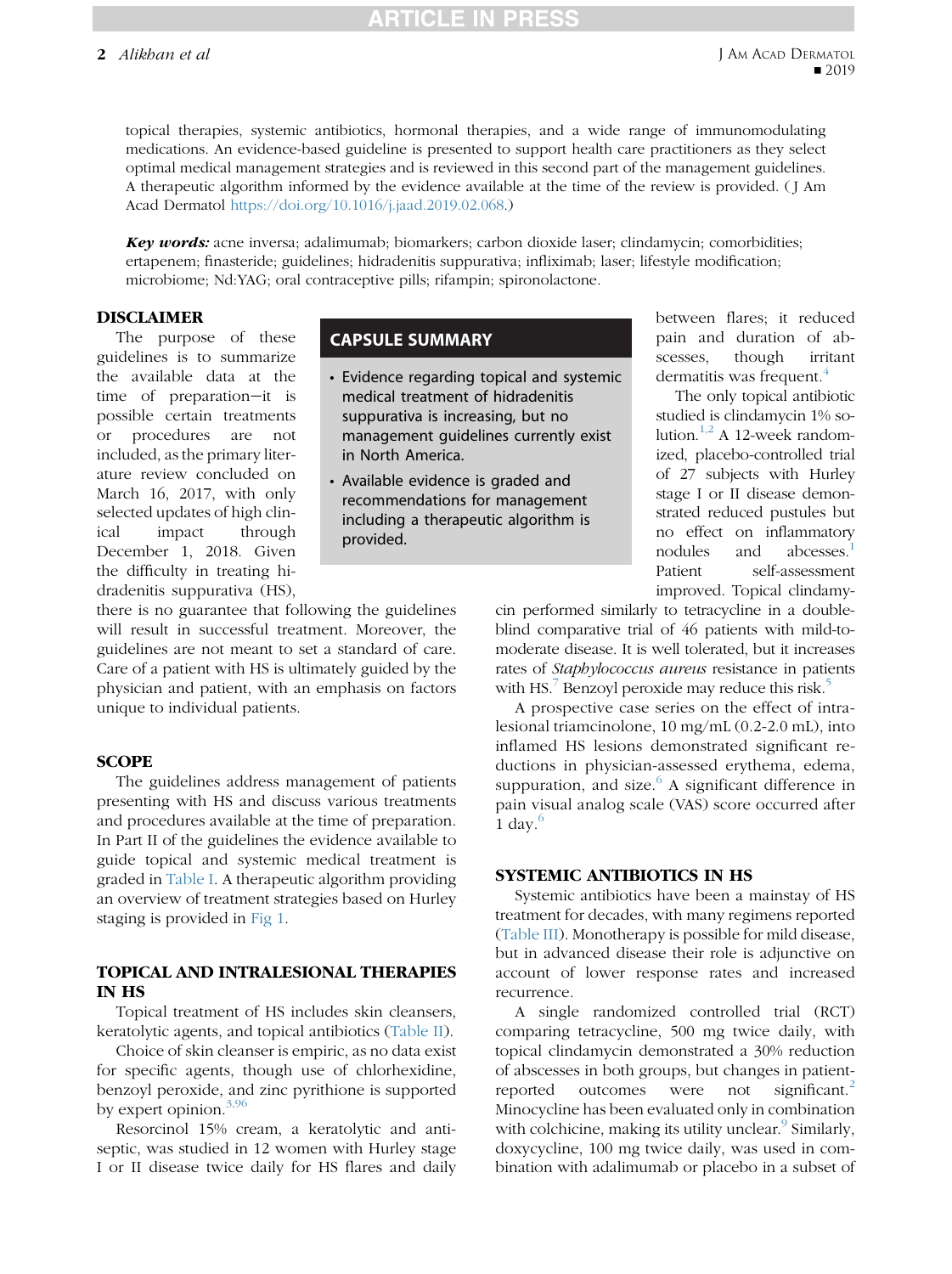| DLQI:      | Dermatology Life Quality Index       |
|------------|--------------------------------------|
| FDA:       | US Food and Drug Administration      |
| HiSCR:     | Hidradenitis Suppurativa Clinical    |
|            | Response                             |
| HS:        | hidradenitis suppurativa             |
| $HS-PGA$ : | hidradenitis suppurativa Physician's |
|            | Global Assessment                    |
| Πŀ         | interleukin                          |
| PGA:       | Physician's Global Assessment        |
| RCT:       | randomized controlled trial          |
| TNF:       | tumor necrosis factor                |
| VAS:       | visual analog scale                  |

patients in the PIONEER studies of adalimumab, but it was not independently linked to better outcomes in either arm. $4$ 

Clindamycin and rifampin in combination have been studied in HS more than most other antibiotics, typically with both used at a dose of 300 mg twice daily. A systematic review of retrospective and prospective series reported response rates from 71% to 93% in 187 patients, strongly favoring their use.<sup>[12,13,97](#page-8-0)</sup> Treatment typically lasts 8 to 12 weeks and can be repeated intermittently as monotherapy in patients with mild-to-moderate disease or as adjuvant therapy in those with severe disease.

A retrospective series of 28 patients taking oral metronidazole, moxifloxacin, and rifampin reported that 6 of 6 patients with Hurley stage I disease, 8 of 10 with Hurley stage II disease, and 2 of 12 with Hurley stage III disease had complete responses. Treatment duration ranged from 1 to 12 months, but metronidazole was stopped at 6 weeks to avoid neurologic toxicity. Typical dosing is moxifloxacin, 400 mg once daily, metronidazole, 500 mg thrice daily, and rifampin, 300 mg twice daily. Relapse was common, but most patients responded to a second course.<sup>[17](#page-8-0)</sup> This is usually considered as third-line therapy or as a bridge to surgery or other long-term therapy.

Dapsone was evaluated in a retrospective review with response in 38% of patients, though none with Hurley stage III disease responded.<sup>[18](#page-8-0)</sup> A series of 5 patients also noted positive response.[19](#page-8-0) Treatment for at least 3 months is recommended, and long-term maintenance may sustain responses. Dosing in studies has varied, but starting at 50 mg daily and titrating up to 200 mg daily can be considered. Given the low response rates and need for monitoring, dapsone is reserved as third-line treatment in Hurley stage I or II disease.

Of 30 patients treated with 1 g of intravenously administered ertapenem daily, most areas affected by Hurley stage I or II reached clinical remission, and most patients with Hurley stage III disease had major

improvement in quality of life. Relapses were frequent with discontinuation, and most patients received additional oral antibiotics after discontinuing ertapenem.[20](#page-8-0) Ertapenem is highly effective but is reserved as third-line therapy for a single 6-week course as rescue therapy or during surgical planning, given the practical barriers to home infusions and concerns about antibiotic resistance.

Many antibiotics, including trimethoprimsulfamethoxazole, beta-lactams, linezolid, and others, have been anecdotally reported to have benefit in some patients with HS, but there is a lack of published evidence. A supplemental brief overview of dosing, side effects, and monitoring are available at [www.hs-foundation.org.](http://www.hs-foundation.org)

#### HORMONAL THERAPIES IN HS

Androgens influence HS, as evidenced by the effects of pregnancy and menstrual cycles for many patients,  $98,99$  but the recommendations on hormonal therapies are based on limited evidence [\(Table IV\)](#page-5-0).

The only RCT of hormonal therapy compared ethinyl estradiol/noregestrol with ethinyl estradiol and cyproterone acetate; it was a double-blind, controlled, cross-over trial of 24 women. Both therapies resulted in similar improvement, with 12 patients improving or clearing completely.<sup>[22](#page-8-0)</sup>

In a retrospective series of 29 women treated with antiandrogen therapies (ethinyl estradiol, cyproterone acetate, and spironolactone), 16 (55%) reported improvement. $^{23}$  $^{23}$  $^{23}$  Treatment with spironolactone, 100 to 150 mg daily, resulted in improvement in 17 of 20 (85%), including complete remission in 11 of 20 (55%). Of the 3 patients with severe HS, none cleared.<sup>[24](#page-8-0)</sup>

Metformin, 500 mg 2 to 3 times daily, was associated with significant improvement in Sartorius score in 18 of 25 patients (72%) and Dermatology Life Quality Index (DLQI) score in 16 of 25 patients (64%) in a 24-week uncontrolled, prospective study. Most patients (22 of 25) were females with features of polycystic ovarian syn-drome.<sup>[25](#page-8-0)</sup> Finally, adjunctive or monotherapy with finasteride, 1.25 to 5 mg/d, has been beneficial in 4 reports with patients in total.<sup>26</sup>

There is anecdotal concern among authors that progestogen-only regimens may worsen HS in some cases. These regimens may be used with caution but discontinued if disease worsens.

Hormonal agents should be considered as monotherapy in females with mild-to-moderate HS or as adjunctive agents for more severe disease. Patients reporting HS flares around menses or with features of polycystic ovarian syndrome may more likely benefit. $23,26$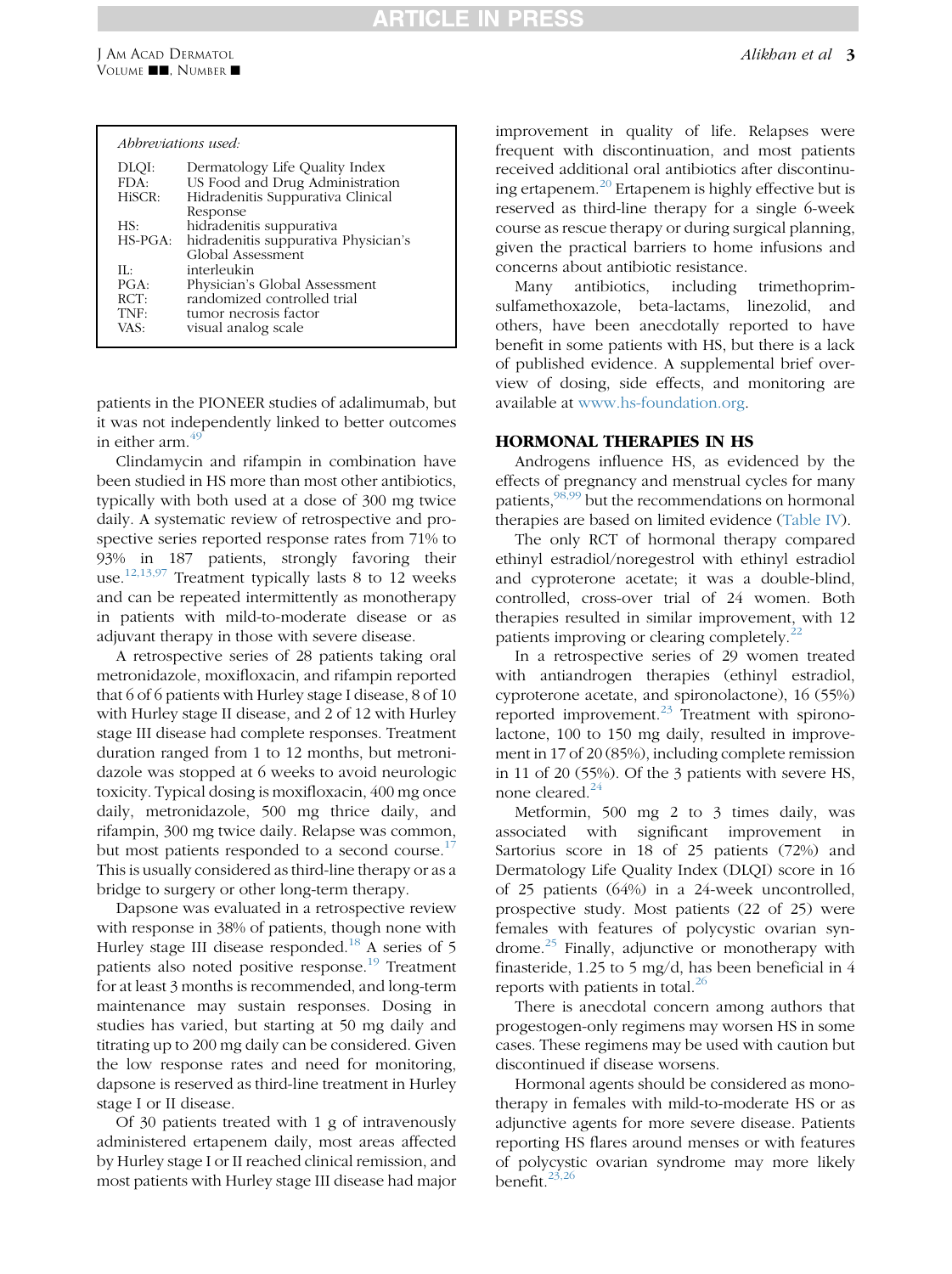#### <span id="page-3-0"></span>4 Alikhan et al

| <b>Recommendations</b><br>recommendation<br>Level of evidence<br>References<br>Topical/IL therapies<br>1,2<br>$\mathsf C$<br>Clindamycin<br>II, III<br>3<br>C<br>Zinc pyrithione<br>$\mathsf{III}$<br>Chlorhexidine<br>C<br>Expert opinion<br>4<br>C<br>Resorcinol<br>Ш<br>5,6<br>C<br>III<br>Triamcinolone (IL)<br>$\overline{7}$<br>C<br>III<br>Benzoyl peroxide<br>C<br>Expert opinion<br>Dapsone<br>Systemic antibiotics<br>2,8,9<br>Tetracyclines<br>II, III<br>C<br>$10 - 16$<br>Rifampin + clindamycin<br>B<br>$\sf II$<br>17<br>Rifampin + moxifloxacin + metronidazole<br>C<br>$\mathsf{II}$<br>18,19<br>C<br>III<br>Dapsone<br>20,21<br>C<br>III<br>Ertapenem<br>Hormonal therapies<br>22,23<br>$\mathbf{II}$<br>Antiandrogen contraceptives<br>C<br>24<br>C<br>III<br>Spironolactone<br>25<br>C<br>Metformin<br>III<br>26<br>C<br>Finasteride<br>$\mathbf{III}$<br>Retinoids<br>$27 - 32$<br>$\mathbf{II}$<br>Isotretinoin<br>B<br>33-36<br>Acitretin<br>B<br>$\mathbf{I}$<br>37<br>B<br>Alitretinoin<br>$\mathbf{II}$<br>Systemic immunomodulators<br>38<br>III<br>Methotrexate<br>Not recommended<br>39<br>III<br>Azathioprine<br>Not recommended<br>9,40<br>Colchicine<br>C (in combination with<br>$\mathbf{III}$<br>minocycline only)<br>$41 - 45$<br>Cyclosporine<br>III<br>C<br>46,47<br>$C^*$<br>Systemic steroids<br>Ш<br><b>Biologics</b><br>48-66<br>Adalimumab<br>A<br>$\mathbf{I}$<br>65,67-77<br>Infliximab<br>B<br>$\mathbf{H}$<br>78-82<br>B<br>$\mathsf{II}$<br>Anakinra<br>83-87<br>$\mathsf{II}$<br>Ustekinumab<br>B<br>88-93<br>$\mathbf{I}$<br>Etanercept<br>C<br>78,94 |           | Strength of |     |  |
|---------------------------------------------------------------------------------------------------------------------------------------------------------------------------------------------------------------------------------------------------------------------------------------------------------------------------------------------------------------------------------------------------------------------------------------------------------------------------------------------------------------------------------------------------------------------------------------------------------------------------------------------------------------------------------------------------------------------------------------------------------------------------------------------------------------------------------------------------------------------------------------------------------------------------------------------------------------------------------------------------------------------------------------------------------------------------------------------------------------------------------------------------------------------------------------------------------------------------------------------------------------------------------------------------------------------------------------------------------------------------------------------------------------------------------------------------------------------------------------------------------------------------------------------------------------------------------------------------------|-----------|-------------|-----|--|
|                                                                                                                                                                                                                                                                                                                                                                                                                                                                                                                                                                                                                                                                                                                                                                                                                                                                                                                                                                                                                                                                                                                                                                                                                                                                                                                                                                                                                                                                                                                                                                                                         |           |             |     |  |
|                                                                                                                                                                                                                                                                                                                                                                                                                                                                                                                                                                                                                                                                                                                                                                                                                                                                                                                                                                                                                                                                                                                                                                                                                                                                                                                                                                                                                                                                                                                                                                                                         |           |             |     |  |
|                                                                                                                                                                                                                                                                                                                                                                                                                                                                                                                                                                                                                                                                                                                                                                                                                                                                                                                                                                                                                                                                                                                                                                                                                                                                                                                                                                                                                                                                                                                                                                                                         |           |             |     |  |
|                                                                                                                                                                                                                                                                                                                                                                                                                                                                                                                                                                                                                                                                                                                                                                                                                                                                                                                                                                                                                                                                                                                                                                                                                                                                                                                                                                                                                                                                                                                                                                                                         |           |             |     |  |
|                                                                                                                                                                                                                                                                                                                                                                                                                                                                                                                                                                                                                                                                                                                                                                                                                                                                                                                                                                                                                                                                                                                                                                                                                                                                                                                                                                                                                                                                                                                                                                                                         |           |             |     |  |
|                                                                                                                                                                                                                                                                                                                                                                                                                                                                                                                                                                                                                                                                                                                                                                                                                                                                                                                                                                                                                                                                                                                                                                                                                                                                                                                                                                                                                                                                                                                                                                                                         |           |             |     |  |
|                                                                                                                                                                                                                                                                                                                                                                                                                                                                                                                                                                                                                                                                                                                                                                                                                                                                                                                                                                                                                                                                                                                                                                                                                                                                                                                                                                                                                                                                                                                                                                                                         |           |             |     |  |
|                                                                                                                                                                                                                                                                                                                                                                                                                                                                                                                                                                                                                                                                                                                                                                                                                                                                                                                                                                                                                                                                                                                                                                                                                                                                                                                                                                                                                                                                                                                                                                                                         |           |             |     |  |
|                                                                                                                                                                                                                                                                                                                                                                                                                                                                                                                                                                                                                                                                                                                                                                                                                                                                                                                                                                                                                                                                                                                                                                                                                                                                                                                                                                                                                                                                                                                                                                                                         |           |             |     |  |
|                                                                                                                                                                                                                                                                                                                                                                                                                                                                                                                                                                                                                                                                                                                                                                                                                                                                                                                                                                                                                                                                                                                                                                                                                                                                                                                                                                                                                                                                                                                                                                                                         |           |             |     |  |
|                                                                                                                                                                                                                                                                                                                                                                                                                                                                                                                                                                                                                                                                                                                                                                                                                                                                                                                                                                                                                                                                                                                                                                                                                                                                                                                                                                                                                                                                                                                                                                                                         |           |             |     |  |
|                                                                                                                                                                                                                                                                                                                                                                                                                                                                                                                                                                                                                                                                                                                                                                                                                                                                                                                                                                                                                                                                                                                                                                                                                                                                                                                                                                                                                                                                                                                                                                                                         |           |             |     |  |
|                                                                                                                                                                                                                                                                                                                                                                                                                                                                                                                                                                                                                                                                                                                                                                                                                                                                                                                                                                                                                                                                                                                                                                                                                                                                                                                                                                                                                                                                                                                                                                                                         |           |             |     |  |
|                                                                                                                                                                                                                                                                                                                                                                                                                                                                                                                                                                                                                                                                                                                                                                                                                                                                                                                                                                                                                                                                                                                                                                                                                                                                                                                                                                                                                                                                                                                                                                                                         |           |             |     |  |
|                                                                                                                                                                                                                                                                                                                                                                                                                                                                                                                                                                                                                                                                                                                                                                                                                                                                                                                                                                                                                                                                                                                                                                                                                                                                                                                                                                                                                                                                                                                                                                                                         |           |             |     |  |
|                                                                                                                                                                                                                                                                                                                                                                                                                                                                                                                                                                                                                                                                                                                                                                                                                                                                                                                                                                                                                                                                                                                                                                                                                                                                                                                                                                                                                                                                                                                                                                                                         |           |             |     |  |
|                                                                                                                                                                                                                                                                                                                                                                                                                                                                                                                                                                                                                                                                                                                                                                                                                                                                                                                                                                                                                                                                                                                                                                                                                                                                                                                                                                                                                                                                                                                                                                                                         |           |             |     |  |
|                                                                                                                                                                                                                                                                                                                                                                                                                                                                                                                                                                                                                                                                                                                                                                                                                                                                                                                                                                                                                                                                                                                                                                                                                                                                                                                                                                                                                                                                                                                                                                                                         |           |             |     |  |
|                                                                                                                                                                                                                                                                                                                                                                                                                                                                                                                                                                                                                                                                                                                                                                                                                                                                                                                                                                                                                                                                                                                                                                                                                                                                                                                                                                                                                                                                                                                                                                                                         |           |             |     |  |
|                                                                                                                                                                                                                                                                                                                                                                                                                                                                                                                                                                                                                                                                                                                                                                                                                                                                                                                                                                                                                                                                                                                                                                                                                                                                                                                                                                                                                                                                                                                                                                                                         |           |             |     |  |
|                                                                                                                                                                                                                                                                                                                                                                                                                                                                                                                                                                                                                                                                                                                                                                                                                                                                                                                                                                                                                                                                                                                                                                                                                                                                                                                                                                                                                                                                                                                                                                                                         |           |             |     |  |
|                                                                                                                                                                                                                                                                                                                                                                                                                                                                                                                                                                                                                                                                                                                                                                                                                                                                                                                                                                                                                                                                                                                                                                                                                                                                                                                                                                                                                                                                                                                                                                                                         |           |             |     |  |
|                                                                                                                                                                                                                                                                                                                                                                                                                                                                                                                                                                                                                                                                                                                                                                                                                                                                                                                                                                                                                                                                                                                                                                                                                                                                                                                                                                                                                                                                                                                                                                                                         |           |             |     |  |
|                                                                                                                                                                                                                                                                                                                                                                                                                                                                                                                                                                                                                                                                                                                                                                                                                                                                                                                                                                                                                                                                                                                                                                                                                                                                                                                                                                                                                                                                                                                                                                                                         |           |             |     |  |
|                                                                                                                                                                                                                                                                                                                                                                                                                                                                                                                                                                                                                                                                                                                                                                                                                                                                                                                                                                                                                                                                                                                                                                                                                                                                                                                                                                                                                                                                                                                                                                                                         |           |             |     |  |
|                                                                                                                                                                                                                                                                                                                                                                                                                                                                                                                                                                                                                                                                                                                                                                                                                                                                                                                                                                                                                                                                                                                                                                                                                                                                                                                                                                                                                                                                                                                                                                                                         |           |             |     |  |
|                                                                                                                                                                                                                                                                                                                                                                                                                                                                                                                                                                                                                                                                                                                                                                                                                                                                                                                                                                                                                                                                                                                                                                                                                                                                                                                                                                                                                                                                                                                                                                                                         |           |             |     |  |
|                                                                                                                                                                                                                                                                                                                                                                                                                                                                                                                                                                                                                                                                                                                                                                                                                                                                                                                                                                                                                                                                                                                                                                                                                                                                                                                                                                                                                                                                                                                                                                                                         |           |             |     |  |
|                                                                                                                                                                                                                                                                                                                                                                                                                                                                                                                                                                                                                                                                                                                                                                                                                                                                                                                                                                                                                                                                                                                                                                                                                                                                                                                                                                                                                                                                                                                                                                                                         |           |             |     |  |
|                                                                                                                                                                                                                                                                                                                                                                                                                                                                                                                                                                                                                                                                                                                                                                                                                                                                                                                                                                                                                                                                                                                                                                                                                                                                                                                                                                                                                                                                                                                                                                                                         |           |             |     |  |
|                                                                                                                                                                                                                                                                                                                                                                                                                                                                                                                                                                                                                                                                                                                                                                                                                                                                                                                                                                                                                                                                                                                                                                                                                                                                                                                                                                                                                                                                                                                                                                                                         |           |             |     |  |
|                                                                                                                                                                                                                                                                                                                                                                                                                                                                                                                                                                                                                                                                                                                                                                                                                                                                                                                                                                                                                                                                                                                                                                                                                                                                                                                                                                                                                                                                                                                                                                                                         |           |             |     |  |
|                                                                                                                                                                                                                                                                                                                                                                                                                                                                                                                                                                                                                                                                                                                                                                                                                                                                                                                                                                                                                                                                                                                                                                                                                                                                                                                                                                                                                                                                                                                                                                                                         |           |             |     |  |
|                                                                                                                                                                                                                                                                                                                                                                                                                                                                                                                                                                                                                                                                                                                                                                                                                                                                                                                                                                                                                                                                                                                                                                                                                                                                                                                                                                                                                                                                                                                                                                                                         |           |             |     |  |
|                                                                                                                                                                                                                                                                                                                                                                                                                                                                                                                                                                                                                                                                                                                                                                                                                                                                                                                                                                                                                                                                                                                                                                                                                                                                                                                                                                                                                                                                                                                                                                                                         |           |             |     |  |
|                                                                                                                                                                                                                                                                                                                                                                                                                                                                                                                                                                                                                                                                                                                                                                                                                                                                                                                                                                                                                                                                                                                                                                                                                                                                                                                                                                                                                                                                                                                                                                                                         |           |             |     |  |
|                                                                                                                                                                                                                                                                                                                                                                                                                                                                                                                                                                                                                                                                                                                                                                                                                                                                                                                                                                                                                                                                                                                                                                                                                                                                                                                                                                                                                                                                                                                                                                                                         |           |             |     |  |
|                                                                                                                                                                                                                                                                                                                                                                                                                                                                                                                                                                                                                                                                                                                                                                                                                                                                                                                                                                                                                                                                                                                                                                                                                                                                                                                                                                                                                                                                                                                                                                                                         | Golimumab | C           | III |  |

#### Table I. Strength of recommendations for the management and treatment of HS

Strength of Recommendation Taxonomy recommendation level: I, good-quality patient-oriented evidence; II, limited-quality patientoriented evidence; and III, other evidence, including consensus guidelines, opinion, case studies, and disease-oriented evidence. Evidence grading level: A, recommendation based on consistent and good-quality patient-oriented evidence; B, recommendation based on inconsistent or limited-quality patient-oriented evidence; and C, recommendation based on consensus, opinion, case studies, or disease-oriented evidence.<sup>[95](#page-10-0)</sup>

HS, Hidradenitis suppurativa; IL, intralesional.

\*May be considered as low-dose adjunctive treatment or pulse dosing for acute flares or to bridge to other treatment.

#### RETINOIDS IN HS

Historically, retinoids were frequently used for HS, possibly because the pathogenesis was considered more similar to that of acne vulgaris. $100$ Results in HS have disappointed compared with those in cystic acne [\(Table V](#page-5-0)), which is consistent with our current understanding of HS as a follicular disorder.<sup>[101](#page-10-0)</sup> Systemic retinoids should be prescribed by those familiar with side effects and

monitoring parameters, as outlined at www.hsfoundation.org.[102](#page-10-0)

In all, 4 retrospective and 3 prospective uncontrolled cohort studies with 5 or more patients have been reported for isotretinoin monotherapy, for a total of 207 patients.<sup>[28-33,103](#page-8-0)</sup> The mean dose ranged from 0.5 to 1 mg/kg/d, with the mean duration ranging from 4 to 10 months. Hurley stages were mostly unreported and outcome measures varied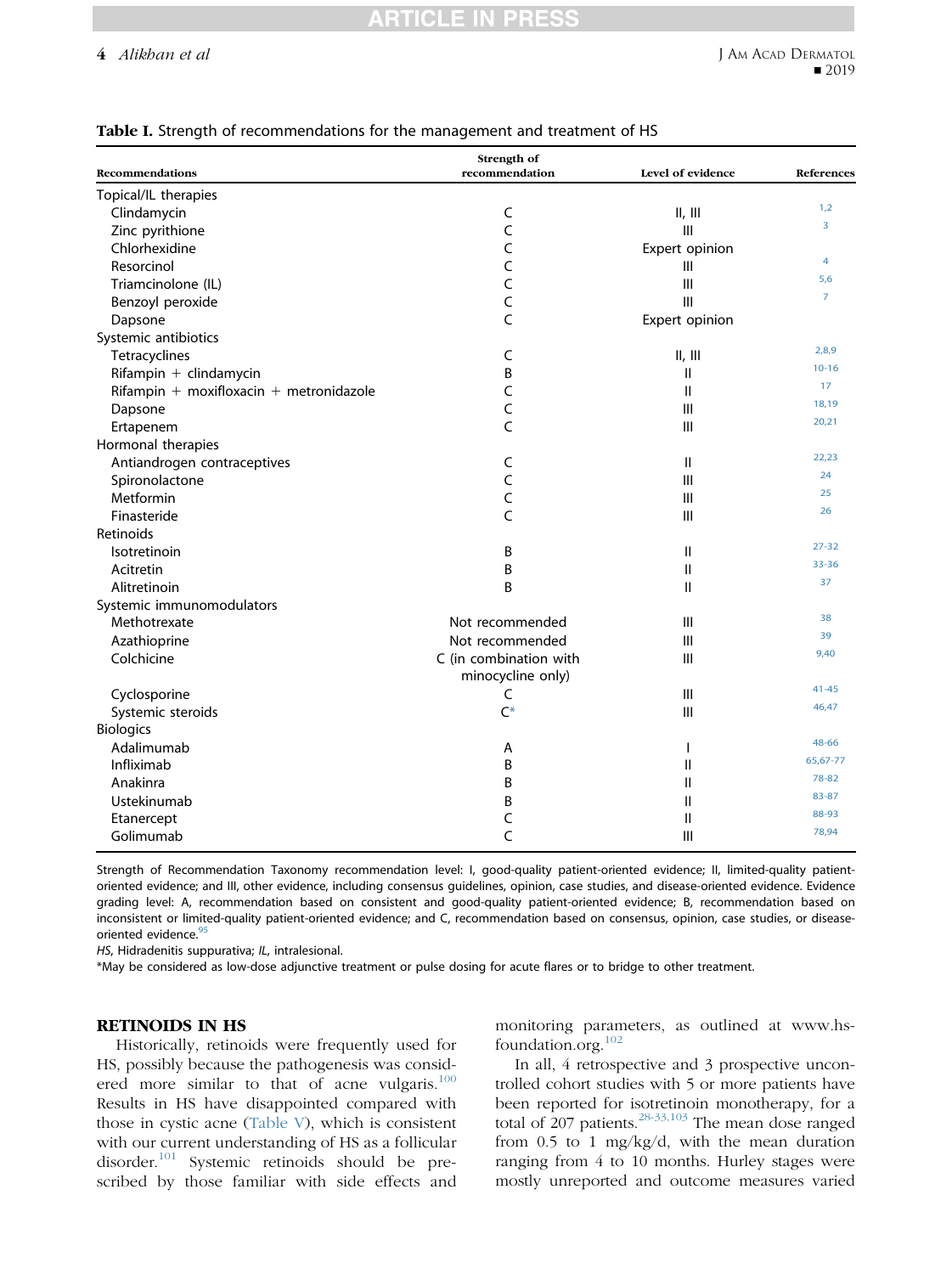# TICLE I

<span id="page-4-0"></span>

Fig 1. Overview of treatment strategies based on Hurley staging. I&D, Incisioin and drainage; IL, intralesional; IV, intravenous; Nd:YAG, neodymium-doped yttrium-aluminum-garnet; TNF, tumor necrosis factor.

#### Table II. Recommendations for topical and intralesional therapies

Topical clindamycin may reduce pustules in HS, but it carries a high risk of bacterial resistance.

Resorcinol 15% cream is recommended but may induce contact dermatitis.

Washing with chlorhexidine, zinc pyrithione, or other antibacterial washes is supported by expert opinion.

Intralesional corticosteroid for inflamed lesions is recommended on the basis of weak evidence for short-term control of HS flares.

HS, Hidradenitis suppurativa.

markedly, but a total of 85 of 207 (41%) improved, with better responses in milder disease. Isotretinoin should be considered most strongly in patients with concomitant nodulocystic acne.

Many consider acitretin to be superior to isotretinoin, but comparative evidence is lacking. Acitretin is contraindicated in women with reproductive potential. Three cohort studies and 1 small RCT (acitretin vs acitretin and wide excision) of mostly patients with Hurley stage II to III disease have been reported, for a total of 50 patients. $33-36$  The typical dose was 0.5 or 0.6 mg/kg/d, with the mean duration ranging from 3 to 12 months. Validated outcome measures were lacking, but 54% of patients reported improvement.

A single prospective, uncontrolled study of 14 females receiving alitretinoin, 10 mg/d for 24 weeks,

#### Table III. Recommendations for systemic antibiotics

Tetracyclines are recommended in mild-to-moderate HS for a 12-week course or as long-term maintenance when appropriate.

Clindamycin and rifampin in combination is effective as a second-line treatment for mild-to-moderate disease or as a first-line or adjunct treatment in severe disease.

Moxifloxacin, metronidazole, and rifampin in combination are recommended as second- or third-line treatment in moderate-to-severe disease.

Dapsone may be effective for a minority of patients with Hurley stage I or II disease as long-term maintenance therapy.

IV ertapanem is recommended for severe disease as a 1 time rescue therapy or as a bridge to surgery or other long-term maintenance.

Determining the duration and frequency of antibiotic use should balance the benefit received by each patient with the risk of antibiotic resistance. Recurrence following cessation is frequent.

HS, Hidradenitis suppurativa; IV, intravenous.

demonstrated improvement in all patients. $37$  There was significant improvement in 78.5% of patients, and 42.8% had a reduction in Sartorius scale score of 50% or more. The mean DLQI decreased from 17 to 2.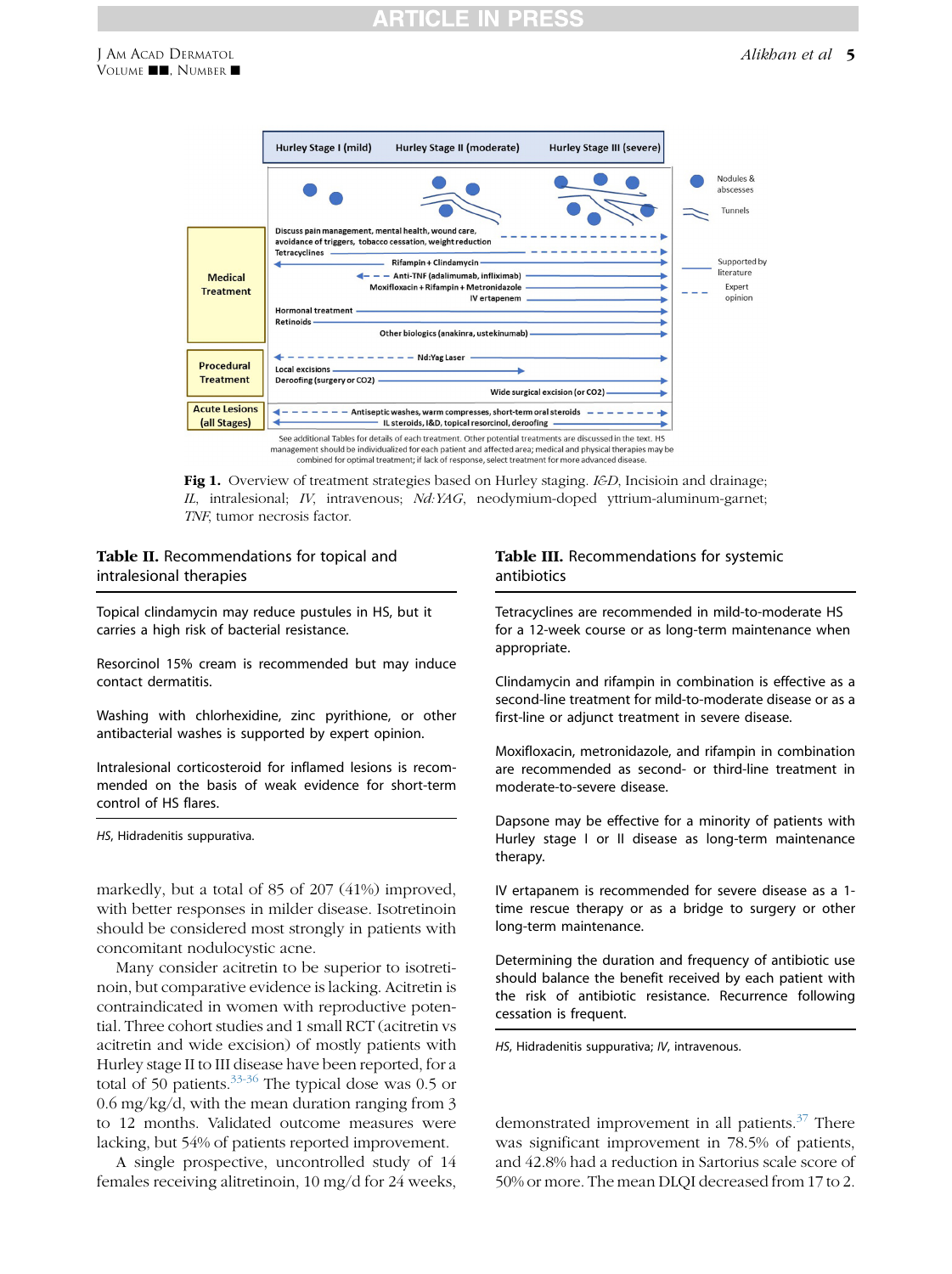#### <span id="page-5-0"></span>Table IV. Recommendations for hormonal agents

Hormonal agents, including estrogen-containing combined oral contraceptives, spironolactone, cyproterone acetate, metformin, and finasteride, should be considered in appropriate female patients, either as monotherapy for mild-to-moderate HS or in combination with other agents for more severe disease.

Anecdotal data suggest that progestogen-only contraceptives may worsen HS and should potentially be avoided.

Small samples sizes, variable outcome measures and methods, and reporting bias are major limitations in all described evidence of hormonal therapies.

HS, Hidradenitis suppurativa.

Table V. Recommendations for retinoids

Results from isotretinoin studies have been mixed. Its use should be considered only as a second- or third-line treatment or in patients with severe concomitant acne.

Acitretin may be superior to isotretinoin for the treatment of HS, but robust comparative studies are lacking. It should be considered a second- or third-line treatment.

Alitretinoin is supported by a single study in women. It is available in Canada and many other countries but not in the United States.

HS, Hidradenitis suppurativa.

#### SYSTEMIC IMMUNOSUPPRESSANTS

The use of several immunomodulators in HS has been reported (Table VI). Methotrexate is a folate antagonist that is widely used in dermatology. $104,105$ A single series of 3 patients treated with 12.5 to 15 mg weekly for 6 to 24 weeks did not suggest efficacy, and its use is not recommended.<sup>38</sup>

Similarly, data for azathioprine are limited to 9 patients receiving low doses of 0.5 to 1 mg/kg for 1 to 8 months, with 4 of 9 showing slight improvement.<sup>[39](#page-8-0)</sup>

Cyclosporine has been reported in fewer than 20 cases, with responses generally being poor in patients receiving doses less than  $5 \text{ mg/kg}$ .<sup>[41](#page-9-0)</sup> Case reports of use of doses up to 6 mg/kg daily and combination therapy have noted improvement, though relapse was frequent upon discontinuation and side effects were often limiting. $43,44$ 

In a series of 8 patients with moderate-to-severe HS treated with colchicine, 0.5 mg twice daily, only 2 patients continued treatment at 4 months, with 1 having slight improvement in HS Physician's Global Assessment (PGA) (HS-PGA) score.<sup>[40](#page-8-0)</sup> A recent series

#### Table VI. Recommendations for immunosuppressants

The available limited evidence does not support the use of methotrexate or azathioprine in the treatment of HS.

Weak evidence supports the use of colchicine in combination with minocycline in refractory mild-to-moderate disease, but not colchicine monotherapy.

Cyclosporine can be considered in patients with recalcitrant moderate-to-severe HS who have failed or are not candidates for standard therapy.

Short-term pulse steroid therapy can be considered for acute flares or to bridge patients to other treatment.

Long-term systemic corticosteroids tapered to the lowest possible dose can be considered in cases of severe HS, as an adjunct therapy in patients with suboptimal response to standard therapy.

HS, Hidradenitis suppurativa.

Table VII. Recommendations for biologics

Adalimumab at the approved HS dosing is recommended to improve disease severity and quality of life in patients with moderate-to-severe HS.

Infliximab is recommended for moderate-to-severe disease; however, dose-ranging studies are needed to determine the optimal dosage for management.

Anakinra, 100 mg daily, may be effective for HS; however, dose-ranging studies are needed to determine the optimal dosage for management.

Ustekinumab, 45 to 90 mg administered every 12 weeks, may be effective for HS; however, placebo-controlled doseranging studies are needed to determine the optimal dosage for management.

The limited available evidence does not support etanercept for the management of HS.

HS, Hidradenitis suppurativa.

of 20 patients with mostly Hurley stage I or/II disease were treated with minocycline, 100 mg daily, and colchicine, 0.5 mg twice daily for 6 months, followed by colchicine alone for 3 months. All improved according to their HS-PGA score.<sup>[9](#page-8-0)</sup> This combination may be useful in some patients, but existing evidence does not support colchicine monotherapy.

Systemic steroids were studied in a case series of 13 patients with moderate-to-severe HS. Six (46.2%) had a partial response and 5 (38.5%) had a good response with the addition of 10 mg of prednisone to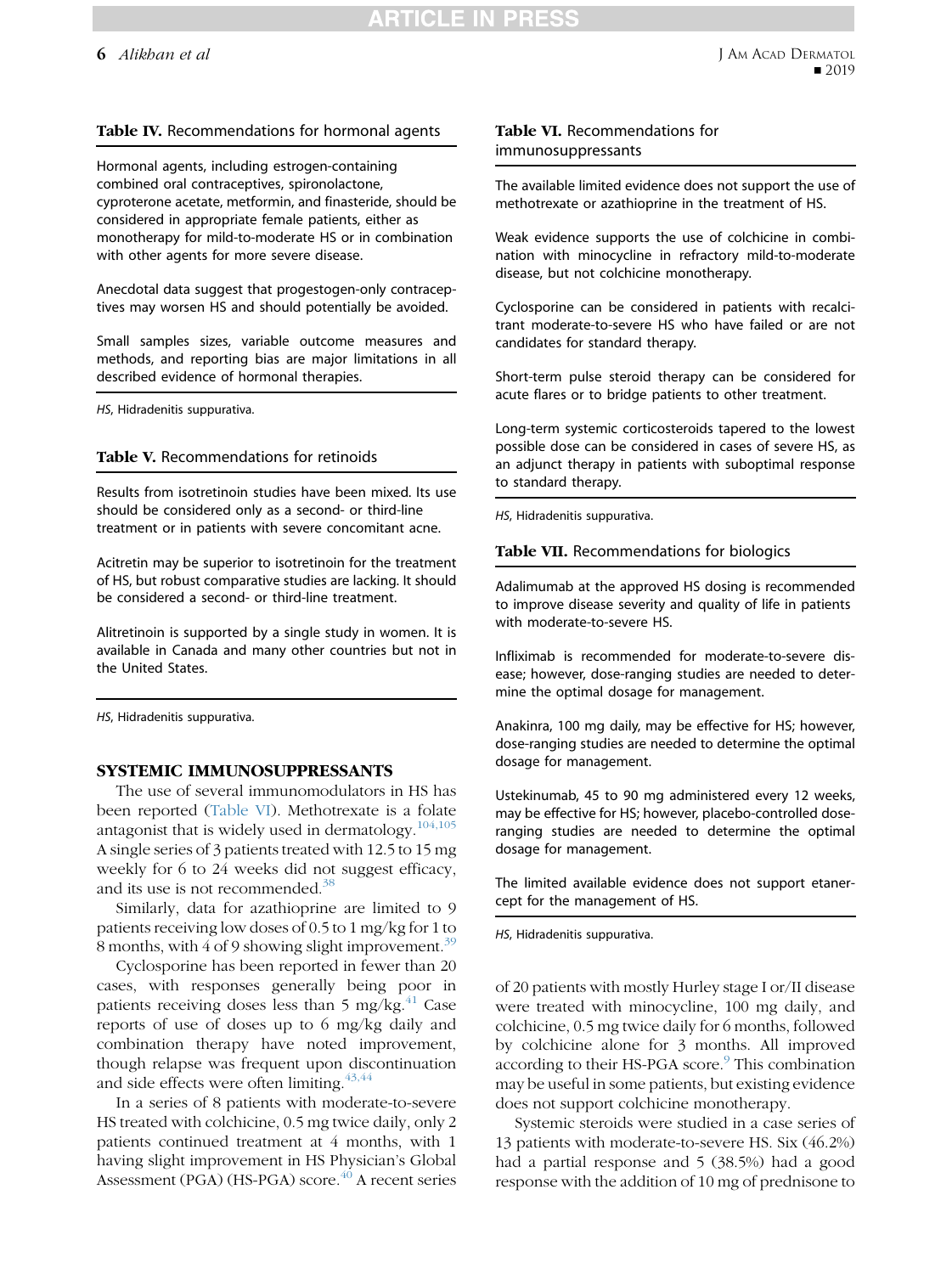their existing treatment, including all 5 patients who did not initially respond to adalimumab. $^{46}$  $^{46}$  $^{46}$  Many experts use prednisone pulses or multiweek tapers starting at 0.5 to 1 mg/kg daily as rescue therapy for flares or to bridge to other long-term therapy. The effect is rapid and substantial, but side effects limit prolonged use.

#### BIOLOGICS IN HS

Immunomodulation is rapidly becoming the cornerstone of therapy for moderate-to-severe HS [\(Table VII\)](#page-5-0). There is interest in targeting the tumor necrosis factor (TNF), interleukin 1 (IL-1), IL-12/type 1 helper T-cell, and IL-23/type17 helper T-cell pathways as potential therapies.[106](#page-10-0) Adalimumab is approved by the US Food and Drug Administration (FDA) for treating moderate-to-severe HS, and the results of small studies evaluating other biologics are promising. Primary limitations include considerable variability and validity of end points, lack of doseranging studies,  $106$  and short follow-up periods.

#### TNF inhibitors

Adalimumab. Adalimumab is currently the only FDA-approved treatment for HS.[107,108](#page-10-0) Early case reports and open-label trials demonstrated mixed results[.51-66,109,110](#page-9-0) In 4 larger placebo-controlled trials, adalimumab, 40 mg every other week, failed to achieve primary efficacy end points.<sup>[48-50](#page-9-0)</sup>

A subsequent phase 2 double-blinded trial randomized 154 patients to adalimumab 40 mg every other week, 40 mg weekly, or placebo. The primary end point of HS-PGA score of clear, minimal, or mild at 16 weeks was achieved by 3.9% with placebo, 9.6% with every-other-week dosing, and 17.6% with weekly dosing.

Following this, 2 parallel double-blind placebocontrolled phase 3 trials (PIONEER 1 and PIONEER 2) evaluated a primary end point of Hidradenitis Suppurativa Clinical Response (HiSCR) at 12 weeks with either placebo or adalimumab, 160 mg at week 0, 80 mg at week 2, and then 40 mg weekly starting at week 4. In PIONEER 2, 19% of patients continued treatment with concomitant tetracycline-class antibi-otics during the clinical trial period.<sup>[49](#page-9-0)</sup>

Week 12 HiSCR responses for adalimumab versus placebo, respectively, were 42% versus 26%  $(P = .003)$  in PIONEER 1 and 59% versus 28% in PIONEER 2. Almost half of the week 12 responders lost response at week 36 despite weekly maintenance dosing, compared with three-quarters of those who switched to placebo at 12 weeks. $49$  Conversely, of the nonresponders at 12 weeks who were taking adalimumab, almost 40% achieved a response at 36 weeks with continued treatment.<sup>[49](#page-9-0)</sup>

A supplemental complete review of safety considerations of biologics is beyond the scope of these guidelines, but focused recommendations are provided at [www.hs-foundation.org.](http://www.hs-foundation.org)

Infliximab. A single-center double-blind placebo-controlled trial of infliximab, 5 mg/kg  $(n = 15)$ , versus placebo  $(n = 18)$  at weeks 0, 2, and 6, and then every 8 weeks with open-label crossover at week 8 demonstrated that 4 of 15 patients receiving infliximab (27%) versus 1 of 18 patients receiving placebo (5%) achieved the primary end point of a 50% or greater decrease in HS Severity Index score at 8 weeks; however, this difference did not reach statistical significance ( $P = .092$ ). Post hoc analyses indicated that 13 of 15 patients receiving infliximab and 2 of 18 patients receiving placebo achieved a 25% or greater improvement in Hidradenitis Suppurativa Severity Index score at week 8. Significant differences in improvement were demonstrated for DLQI score, pain VAS score, and mean PGA score.<sup>[67](#page-9-0)</sup>

In a subsequent case series with systematic review, $75$  response (which was defined as a 50% or greater decrease in the Hidradenitis Suppurativa Score) was reached by 55 of 71 patients (78%).

Optimal dosing of infliximab for patients with HS has yet to be established. One study<sup>[111](#page-10-0)</sup> suggests that 5-mg/kg dosing every 4 weeks is superior to every-8 weeks dosing. Expert experience suggests that titration to doses of 10 mg/kg every 4 to 8 weeks may be necessary for optimal control.

**Etanercept.** The data supporting etanercept in HS are conflicting, and the evaluated doses range from 50 to 100 mg weekly. Low-level evidence suggests efficacy based on incompletely validated outcome measures, but a single-center randomized double-blind placebo-controlled study of etanercept, 50 mg twice weekly (n = 10), versus placebo  $(n = 10)$  demonstrated no statistically significant improvement in either patient- or physician-reported outcomes.<sup>[88](#page-10-0)</sup> Three prospective open-label trials that included a total of 31 subjects demonstrated mixed results. $34-36$ 

Golimumab. The data supporting use of golimumab are limited to 2 case reports. In 1 report, nonresponse was noted with 50 mg every 4 weeks. In the other, ulcerative colitis dosing with 200 mg at week 0 and then 100 mg every 4 weeks starting at week 2 was helpful and indicates that higher dosing may be needed for HS. $^{8}$ 

#### IL-1 inhibitors

**Anakinra.** In a placebo-controlled RCT of 20 participants, 6 of 10 participants treated with anakinra, 100 mg daily, reported a reduction in nonvalidated HS disease activity score at 12 weeks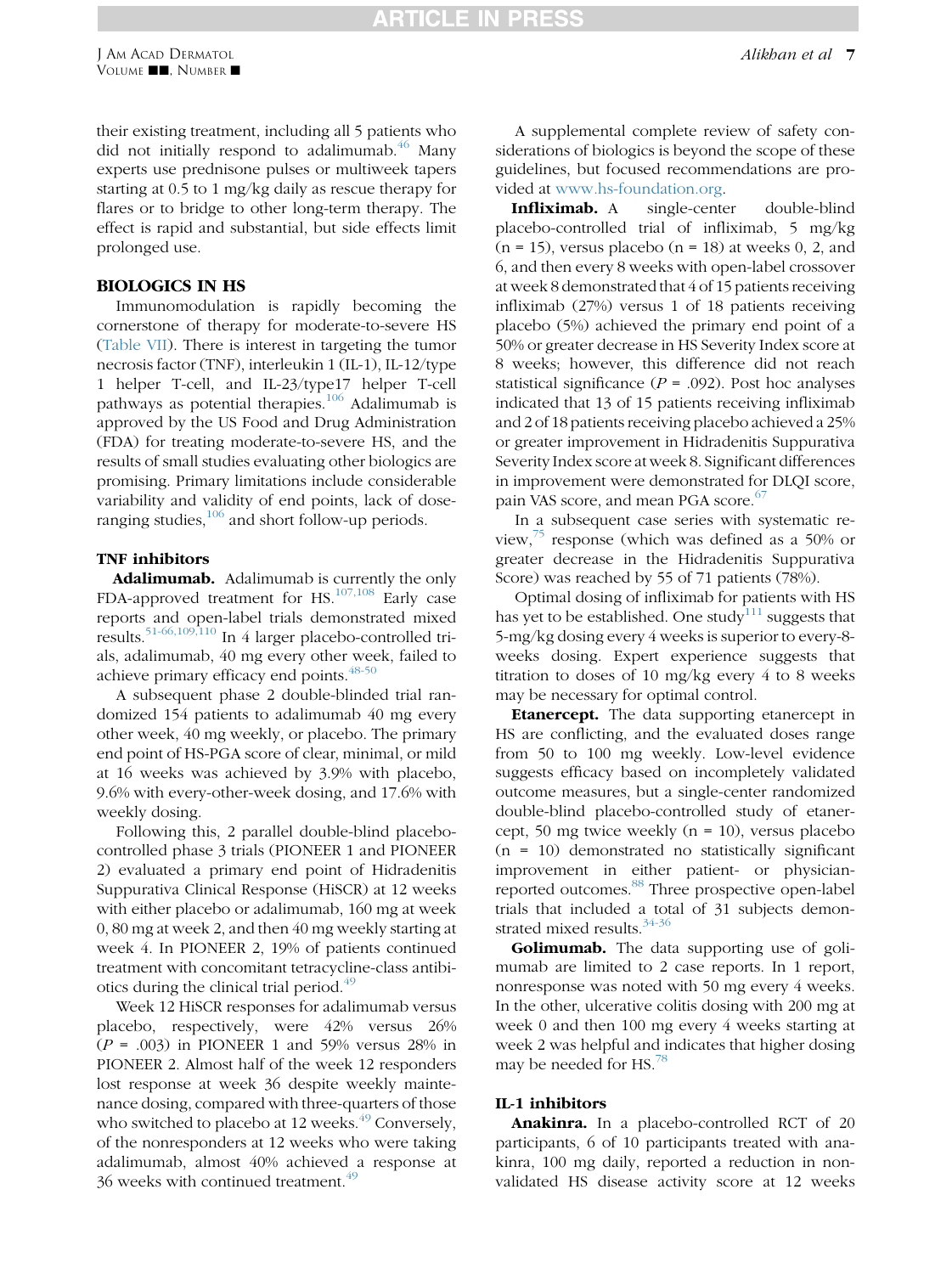ICLE IN

#### Table VIII. Recommendations for pediatric and pregnant patients

Perform laboratory evaluation for precocious puberty in pediatric patients with HS who are age 11 or younger when other suspicious physical examination findings are present.

Avoid tetracyclines in children younger than 9 years and acitretin in female patients during the childbearing years.

Avoid retinoids, hormonal agents, most systemic antibiotics, and most immunosuppressive medications in pregnant patients.

Use topical treatments, procedures, and safe systemic agents in pregnant patients.

HS, Hidradenitis suppurativa.

compared with 2 of 10 treated with placebo.<sup>[79](#page-9-0)</sup> HiSCR was retrospectively assessed and achieved at 12 weeks in 7 of 9 patients receiving anakinra versus in 3 of 10 treated with placebo. Changes in modified Sartorius score, DLQI score, and VAS scores for disease severity and pain did not differ significantly from 0 to 12 weeks between treatment groups. Another open-label pilot study reported 5 of 6 patients achieving significant decreases in modified Sartorius score and DLQI score after 8 weeks of anakinra, 100 mg daily. $80$  Four additional cases reports showed mixed results.[78,81,82](#page-9-0)

Anakinra should generally be considered only after failed response to TNF inhibition.

#### IL-12/IL-23 inhibitors

Ustekinumab. Ustekinumab is a human monoclonal antibody directed against the p40 subunit of IL-12 and IL-23.

In an open-label study of 17 subjects with moderate-to-severe HS who were receiving ustekinumab, 45 mg (or 90 mg if weighing  $>100$  kg) every 12 weeks, 14 subjects demonstrated a mean improvement of 46.3% in modified Sartorius score, and 8 subjects achieved a 50% reduction in inflammatory lesion count by week 40. The reductions in DLQI score and pain VAS score were not significant.<sup>[83](#page-10-0)</sup> The patients in 6 additional case reports had variable responses.  $84-87$  It is possible that higher dosing similar to that used in inflammatory bowel disease would be more successful in HS, but no data currently exist.

### TREATMENT OF HS IN PEDIATRIC AND PREGNANT PATIENTS

The literature describing the treatment of pediatric HS is limited and skews toward severe disease, though cross-sectional studies do not consistently report more advanced disease in pediatric pa-tients.<sup>[112](#page-10-0)</sup> Several authors recommend endocrinologic evaluation and suggest that pediatric HS may be more severe and affect more sites than adult HS does.[112-115](#page-10-0) However, given the limited data to support these suggestions, we first recommend a performing a complete physical examination of typical HS sites and looking for signs of metabolic syndrome and precocious puberty. Further evaluation and management steps should stem from history and examination findings.

The natural history and impact of management on pediatric HS are unclear, but the goal should be to minimize scarring, progression, and need for sur-gery.<sup>[88,116,117](#page-10-0)</sup> Discussions of prognosis should be open-minded, as early procedural interventions have potential for cure in some patients. Management strategies are similar to those for adults with some specific considerations outlined in Table VIII.

Although it has not been studied, expert opinion indicates that HS severity may improve,  $99,118$  worsen, or be unaffected by pregnancy.[119](#page-10-0) Treatment of HS in pregnant women requires special consideration of medication effects on the developing embryo. FDA recommendations on pregnancy/breastfeeding should be consulted before determining treatment in HS; nonetheless, most medications used in HS have not been studied for this purpose and the ultimate decision lies with patients and their providers.

In pregnant patients, topical treatments, procedural treatments, and possibly lifestyle modifications, should be considered first-line treatment, whereas systemic agents should be considered second-line treatment.<sup>[120](#page-10-0)</sup> Retinoids and hormonal therapies are contraindicated, as are certain immunosuppressants.

#### **CONCLUSION**

HS management is often complex and requires balancing medical and surgical treatment options in addition to addressing the associated pain and psychiatric and medical comorbidities that accompany the disease. These guidelines aim to help clinicians make optimal treatment decisions, but standard of care management requires an individualized approach because rigorous evidence is unavailable for most interventions. The need for stronger evidence highlighted by the guidelines should direct future research to fill gaps in current evidence.

The committee would like to thank the external reviewers who provided valuable feedback, including Dr Wayne Gulliver, Dr Errol Prens, and Dr Hessel van der Zee.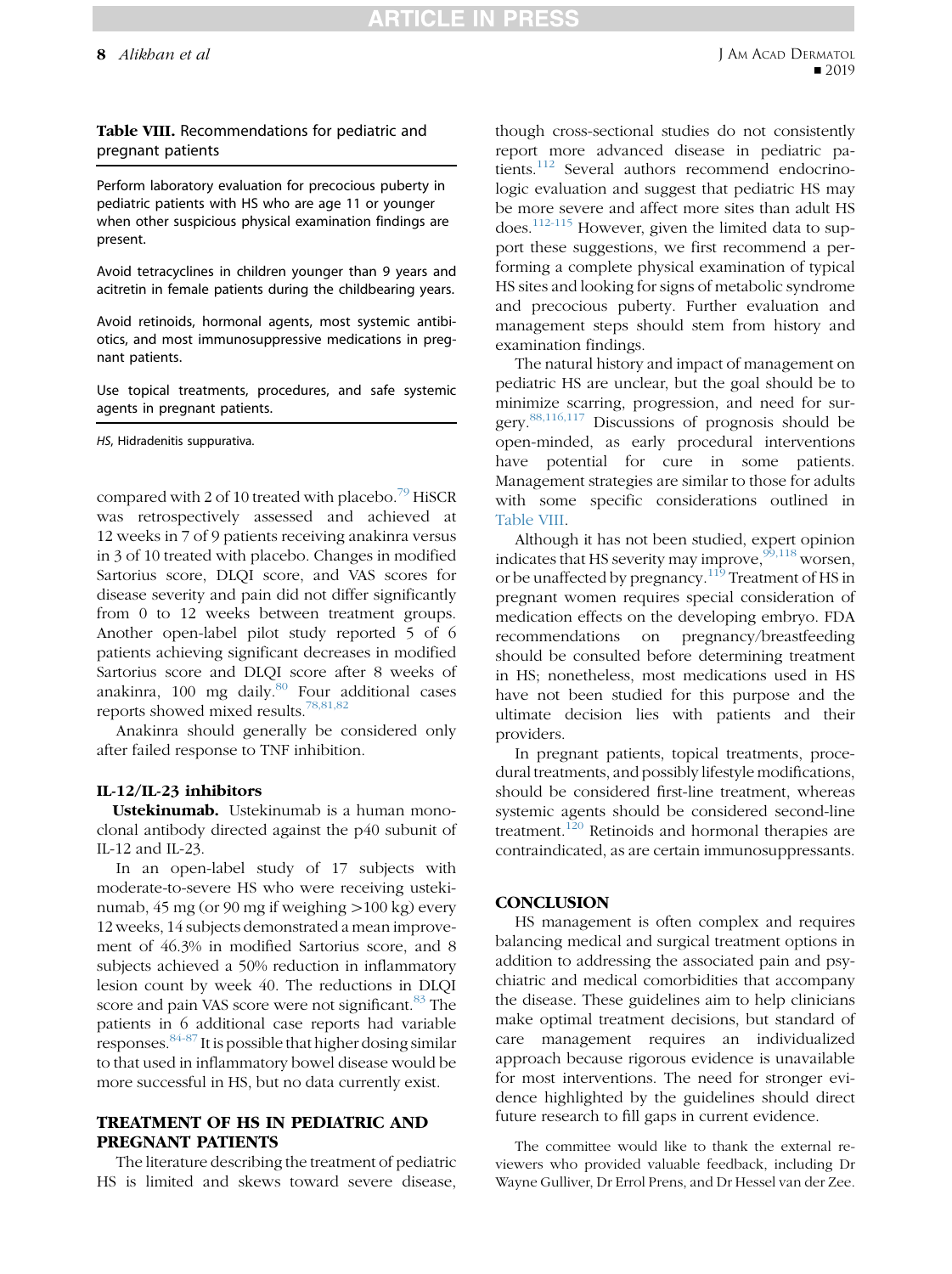#### <span id="page-8-0"></span>**REFERENCES**

- 1. [Clemmensen OJ. Topical treatment of hidradenitis suppu](http://refhub.elsevier.com/S0190-9622(19)30368-8/sref1)[rativa with clindamycin.](http://refhub.elsevier.com/S0190-9622(19)30368-8/sref1) Int J Dermatol. 1983;22(5):325-328.
- 2. [Jemec GB, Wendelboe P. Topical clindamycin versus systemic](http://refhub.elsevier.com/S0190-9622(19)30368-8/sref2) [tetracycline in the treatment of hidradenitis suppurativa.](http://refhub.elsevier.com/S0190-9622(19)30368-8/sref2) [J Am Acad Dermatol](http://refhub.elsevier.com/S0190-9622(19)30368-8/sref2). 1998;39(6):971-974.
- 3. [Danesh MJ, Kimball AB. Pyrithione zinc as a general man](http://refhub.elsevier.com/S0190-9622(19)30368-8/sref3)[agement strategy for hidradenitis suppurativa.](http://refhub.elsevier.com/S0190-9622(19)30368-8/sref3) J Am Acad Dermatol[. 2015;73\(5\):e175.](http://refhub.elsevier.com/S0190-9622(19)30368-8/sref3)
- 4. [Boer J, Jemec GB. Resorcinol peels as a possible self](http://refhub.elsevier.com/S0190-9622(19)30368-8/sref4)[treatment of painful nodules in hidradenitis suppurativa.](http://refhub.elsevier.com/S0190-9622(19)30368-8/sref4) [Clin Exp Dermatol](http://refhub.elsevier.com/S0190-9622(19)30368-8/sref4). 2010;35(1):36-40.
- 5. [Mahmoud BH, Tierney E, Hexsel CL, Pui J, Ozog DM,](http://refhub.elsevier.com/S0190-9622(19)30368-8/sref5) [Hamzavi IH. Prospective controlled clinical and histopatho](http://refhub.elsevier.com/S0190-9622(19)30368-8/sref5)[logic study of hidradenitis suppurativa treated with the long](http://refhub.elsevier.com/S0190-9622(19)30368-8/sref5)[pulsed neodymium:yttrium-aluminium-garnet laser.](http://refhub.elsevier.com/S0190-9622(19)30368-8/sref5) J Am Acad Dermatol[. 2010;62\(4\):637-645](http://refhub.elsevier.com/S0190-9622(19)30368-8/sref5).
- 6. [Riis PT, Boer J, Prens EP, et al. Intralesional triamcinolone for](http://refhub.elsevier.com/S0190-9622(19)30368-8/sref6) [flares of hidradenitis suppurativa \(HS\): a case series.](http://refhub.elsevier.com/S0190-9622(19)30368-8/sref6) J Am Acad Dermatol[. 2016;75\(6\):1151-1155](http://refhub.elsevier.com/S0190-9622(19)30368-8/sref6).
- 7. [Fischer AH, Haskin A, Okoye GA. Patterns of antimicrobial](http://refhub.elsevier.com/S0190-9622(19)30368-8/sref7) [resistance in lesions of hidradenitis suppurativa.](http://refhub.elsevier.com/S0190-9622(19)30368-8/sref7) J Am Acad Dermatol[. 2017;76\(2\):309-313.e302](http://refhub.elsevier.com/S0190-9622(19)30368-8/sref7).
- 8. [Kipping HF. How I treat hidradenitis suppurativa.](http://refhub.elsevier.com/S0190-9622(19)30368-8/sref8) Postgrad Med[. 1970;48\(3\):291-292](http://refhub.elsevier.com/S0190-9622(19)30368-8/sref8).
- 9. [Armyra K, Kouris A, Markantoni V, Katsambas A,](http://refhub.elsevier.com/S0190-9622(19)30368-8/sref9) [Kontochristopoulos G. Hidradenitis suppurativa treated](http://refhub.elsevier.com/S0190-9622(19)30368-8/sref9) [with tetracycline in combination with colchicine: a prospec](http://refhub.elsevier.com/S0190-9622(19)30368-8/sref9)[tive series of 20 patients.](http://refhub.elsevier.com/S0190-9622(19)30368-8/sref9) Int J Dermatol. 2017;56(3):346-350.
- 10. [Scheinfeld N. Why rifampin \(rifampicin\) is a key component](http://refhub.elsevier.com/S0190-9622(19)30368-8/sref10) [in the antibiotic treatment of hidradenitis suppurativa: a](http://refhub.elsevier.com/S0190-9622(19)30368-8/sref10) [review of rifampin's effects on bacteria, bacterial biofilms,](http://refhub.elsevier.com/S0190-9622(19)30368-8/sref10) [and the human immune system.](http://refhub.elsevier.com/S0190-9622(19)30368-8/sref10) Dermatol Online J. 2016; [22\(6\).](http://refhub.elsevier.com/S0190-9622(19)30368-8/sref10)
- 11. [Bettoli V, Join-Lambert O, Nassif A. Antibiotic treatment of](http://refhub.elsevier.com/S0190-9622(19)30368-8/sref11) [hidradenitis suppurativa.](http://refhub.elsevier.com/S0190-9622(19)30368-8/sref11) Dermatol Clin. 2016;34(1):81-89.
- 12. [Bettoli V, Zauli S, Borghi A, et al. Oral clindamycin and](http://refhub.elsevier.com/S0190-9622(19)30368-8/sref12) [rifampicin in the treatment of hidradenitis suppurativa-acne](http://refhub.elsevier.com/S0190-9622(19)30368-8/sref12) [inversa: a prospective study on 23 patients.](http://refhub.elsevier.com/S0190-9622(19)30368-8/sref12) J Eur Acad Dermatol Venereol[. 2014;28\(1\):125-126](http://refhub.elsevier.com/S0190-9622(19)30368-8/sref12).
- 13. [van der Zee HH, Boer J, Prens EP, Jemec GB. The effect of](http://refhub.elsevier.com/S0190-9622(19)30368-8/sref13) [combined treatment with oral clindamycin and oral rifam](http://refhub.elsevier.com/S0190-9622(19)30368-8/sref13)[picin in patients with hidradenitis suppurativa.](http://refhub.elsevier.com/S0190-9622(19)30368-8/sref13) Dermatology. [2009;219\(2\):143-147](http://refhub.elsevier.com/S0190-9622(19)30368-8/sref13).
- 14. [Gener G, Canoui-Poitrine F, Revuz JE, et al. Combination](http://refhub.elsevier.com/S0190-9622(19)30368-8/sref14) [therapy with clindamycin and rifampicin for hidradenitis](http://refhub.elsevier.com/S0190-9622(19)30368-8/sref14) [suppurativa: a series of 116 consecutive patients.](http://refhub.elsevier.com/S0190-9622(19)30368-8/sref14) Dermatology[. 2009;219\(2\):148-154.](http://refhub.elsevier.com/S0190-9622(19)30368-8/sref14)
- 15. [Mendonca CO, Griffiths CE. Clindamycin and rifampicin](http://refhub.elsevier.com/S0190-9622(19)30368-8/sref15) [combination therapy for hidradenitis suppurativa.](http://refhub.elsevier.com/S0190-9622(19)30368-8/sref15) Br J Dermatol[. 2006;154\(5\):977-978.](http://refhub.elsevier.com/S0190-9622(19)30368-8/sref15)
- 16. [Ingram JR, Woo PN, Chua SL, et al. Interventions for](http://refhub.elsevier.com/S0190-9622(19)30368-8/sref16) hidradenitis suppurativa. [Cochrane Database Syst Rev](http://refhub.elsevier.com/S0190-9622(19)30368-8/sref16). 2015; [\(10\):CD010081.](http://refhub.elsevier.com/S0190-9622(19)30368-8/sref16)
- 17. [Join-Lambert O, Coignard H, Jais JP, et al. Efficacy of rifampin](http://refhub.elsevier.com/S0190-9622(19)30368-8/sref17)[moxifloxacin-metronidazole combination therapy in hidrade](http://refhub.elsevier.com/S0190-9622(19)30368-8/sref17)nitis suppurativa. Dermatology[. 2011;222\(1\):49-58.](http://refhub.elsevier.com/S0190-9622(19)30368-8/sref17)
- 18. [Yazdanyar S, Boer J, Ingvarsson G, Szepietowski JC,](http://refhub.elsevier.com/S0190-9622(19)30368-8/sref18) [Jemec GB. Dapsone therapy for hidradenitis suppurativa: a](http://refhub.elsevier.com/S0190-9622(19)30368-8/sref18) series of 24 patients. Dermatology[. 2011;222\(4\):342-346](http://refhub.elsevier.com/S0190-9622(19)30368-8/sref18).
- 19. [Kaur MR, Lewis HM. Hidradenitis suppurativa treated with](http://refhub.elsevier.com/S0190-9622(19)30368-8/sref19) [dapsone: a case series of five patients.](http://refhub.elsevier.com/S0190-9622(19)30368-8/sref19) J Dermatolog Treat. [2006;17\(4\):211-213](http://refhub.elsevier.com/S0190-9622(19)30368-8/sref19).
- 20. [Join-Lambert O, Coignard-Biehler H, Jais JP, et al. Efficacy of](http://refhub.elsevier.com/S0190-9622(19)30368-8/sref20) [ertapenem in severe hidradenitis suppurativa: a pilot study in](http://refhub.elsevier.com/S0190-9622(19)30368-8/sref20)

[a cohort of 30 consecutive patients.](http://refhub.elsevier.com/S0190-9622(19)30368-8/sref20) J Antimicrob Chemother. [2016;71\(2\):513-520](http://refhub.elsevier.com/S0190-9622(19)30368-8/sref20).

- 21. [Scheinfeld N. Extensive hidradenitis suppurativa \(HS\) Hurly](http://refhub.elsevier.com/S0190-9622(19)30368-8/sref21) [stage III disease treated with intravenous \(IV\) linezolid and](http://refhub.elsevier.com/S0190-9622(19)30368-8/sref21) [meropenem with rapid remission.](http://refhub.elsevier.com/S0190-9622(19)30368-8/sref21) Dermatol Online J. 2015; [21\(2\).](http://refhub.elsevier.com/S0190-9622(19)30368-8/sref21)
- 22. [Mortimer PS, Dawber RP, Gales MA, Moore RA. A double](http://refhub.elsevier.com/S0190-9622(19)30368-8/sref22)[blind controlled cross-over trial of cyproterone acetate in](http://refhub.elsevier.com/S0190-9622(19)30368-8/sref22) [females with hidradenitis suppurativa.](http://refhub.elsevier.com/S0190-9622(19)30368-8/sref22) Br J Dermatol. 1986; [115\(3\):263-268](http://refhub.elsevier.com/S0190-9622(19)30368-8/sref22).
- 23. [Kraft JN, Searles GE. Hidradenitis suppurativa in 64 female](http://refhub.elsevier.com/S0190-9622(19)30368-8/sref23) [patients: retrospective study comparing oral antibiotics and](http://refhub.elsevier.com/S0190-9622(19)30368-8/sref23) [antiandrogen therapy.](http://refhub.elsevier.com/S0190-9622(19)30368-8/sref23) J Cutan Med Surg. 2007;11(4):125-131.
- 24. [Lee A, Fischer G. A case series of 20 women with hidradenitis](http://refhub.elsevier.com/S0190-9622(19)30368-8/sref24) [suppurativa treated with spironolactone.](http://refhub.elsevier.com/S0190-9622(19)30368-8/sref24) Australas J Dermatol[. 2015;56\(3\):192-196.](http://refhub.elsevier.com/S0190-9622(19)30368-8/sref24)
- 25. [Verdolini R, Clayton N, Smith A, Alwash N, Mannello B.](http://refhub.elsevier.com/S0190-9622(19)30368-8/sref25) [Metformin for the treatment of hidradenitis suppurativa: a](http://refhub.elsevier.com/S0190-9622(19)30368-8/sref25) little help along the way. [J Eur Acad Dermatol Venereol](http://refhub.elsevier.com/S0190-9622(19)30368-8/sref25). 2013; [27\(9\):1101-1108](http://refhub.elsevier.com/S0190-9622(19)30368-8/sref25).
- 26. [Khandalavala BN, Do MV. Finasteride in hidradenitis suppu](http://refhub.elsevier.com/S0190-9622(19)30368-8/sref26)[rativa: a ''male'' therapy for a predominantly ''female''](http://refhub.elsevier.com/S0190-9622(19)30368-8/sref26) disease. [J Clin Aesthet Dermatol](http://refhub.elsevier.com/S0190-9622(19)30368-8/sref26). 2016;9(6):44-50.
- 27. [Boer J, van Gemert MJ. Long-term results of isotretinoin in](http://refhub.elsevier.com/S0190-9622(19)30368-8/sref27) [the treatment of 68 patients with hidradenitis suppurativa.](http://refhub.elsevier.com/S0190-9622(19)30368-8/sref27) J [Am Acad Dermatol](http://refhub.elsevier.com/S0190-9622(19)30368-8/sref27). 1999;40(1):73-76.
- 28. [Dicken CH, Powell ST, Spear KL. Evaluation of isotretinoin](http://refhub.elsevier.com/S0190-9622(19)30368-8/sref28) [treatment of hidradenitis suppurativa.](http://refhub.elsevier.com/S0190-9622(19)30368-8/sref28) J Am Acad Dermatol. [1984;11\(3\):500-502](http://refhub.elsevier.com/S0190-9622(19)30368-8/sref28).
- 29. [Huang CM, Kirchhof MG. A new perspective on isotretinoin](http://refhub.elsevier.com/S0190-9622(19)30368-8/sref29) [treatment of hidradenitis suppurativa: a retrospective chart](http://refhub.elsevier.com/S0190-9622(19)30368-8/sref29) [review of patient outcomes.](http://refhub.elsevier.com/S0190-9622(19)30368-8/sref29)Dermatology. 2017;233(2-3):120-125.
- 30. [Norris JF, Cunliffe WJ. Failure of treatment of familial](http://refhub.elsevier.com/S0190-9622(19)30368-8/sref30) [widespread hidradenitis suppurativa with isotretinoin.](http://refhub.elsevier.com/S0190-9622(19)30368-8/sref30) Clin Exp Dermatol[. 1986;11\(6\):579-583.](http://refhub.elsevier.com/S0190-9622(19)30368-8/sref30)
- 31. [Poli F, Wolkenstein P, Revuz J. Back and face involvement in](http://refhub.elsevier.com/S0190-9622(19)30368-8/sref31) [hidradenitis suppurativa.](http://refhub.elsevier.com/S0190-9622(19)30368-8/sref31) Dermatology. 2010;221(2):137-141.
- 32. [Soria A, Canoui-Poitrine F, Wolkenstein P, et al. Absence of](http://refhub.elsevier.com/S0190-9622(19)30368-8/sref32) [efficacy of oral isotretinoin in hidradenitis suppurativa: a](http://refhub.elsevier.com/S0190-9622(19)30368-8/sref32) [retrospective study based on patients' outcome assessment.](http://refhub.elsevier.com/S0190-9622(19)30368-8/sref32) Dermatology[. 2009;218\(2\):134-135.](http://refhub.elsevier.com/S0190-9622(19)30368-8/sref32)
- 33. [Boer J, Nazary M. Long-term results of acitretin therapy for](http://refhub.elsevier.com/S0190-9622(19)30368-8/sref33) [hidradenitis suppurativa. Is acne inversa also a misnomer?](http://refhub.elsevier.com/S0190-9622(19)30368-8/sref33) Br J Dermatol[. 2011;164\(1\):170-175](http://refhub.elsevier.com/S0190-9622(19)30368-8/sref33).
- 34. [Matusiak L, Bieniek A, Szepietowski JC. Acitretin treatment](http://refhub.elsevier.com/S0190-9622(19)30368-8/sref34) [for hidradenitis suppurativa: a prospective series of 17](http://refhub.elsevier.com/S0190-9622(19)30368-8/sref34) patients. Br J Dermatol[. 2014;171\(1\):170-174.](http://refhub.elsevier.com/S0190-9622(19)30368-8/sref34)
- 35. [Puri N, Talwar A. A study on the management of hidradenitis](http://refhub.elsevier.com/S0190-9622(19)30368-8/sref35) [suppurativa with retinoids and surgical excision.](http://refhub.elsevier.com/S0190-9622(19)30368-8/sref35) Indian J Dermatol[. 2011;56\(6\):650-651.](http://refhub.elsevier.com/S0190-9622(19)30368-8/sref35)
- 36. [Tan MG, Shear NH, Walsh S, Alhusayen R. Acitretin.](http://refhub.elsevier.com/S0190-9622(19)30368-8/sref36) J Cutan Med Surg[. 2017;21\(1\):48-53](http://refhub.elsevier.com/S0190-9622(19)30368-8/sref36).
- 37. [Verdolini R, Simonacci F, Menon S, Pavlou P, Mannello B.](http://refhub.elsevier.com/S0190-9622(19)30368-8/sref37) [Alitretinoin: a useful agent in the treatment of hidradenitis](http://refhub.elsevier.com/S0190-9622(19)30368-8/sref37) [suppurativa, especially in women of child-bearing age.](http://refhub.elsevier.com/S0190-9622(19)30368-8/sref37) G Ital Dermatol Venereol[. 2015;150\(2\):155-162](http://refhub.elsevier.com/S0190-9622(19)30368-8/sref37).
- 38. [Jemec GB. Methotrexate is of limited value in the treatment](http://refhub.elsevier.com/S0190-9622(19)30368-8/sref38) [of hidradenitis suppurativa.](http://refhub.elsevier.com/S0190-9622(19)30368-8/sref38) Clin Exp Dermatol. 2002;27(6): [528-529.](http://refhub.elsevier.com/S0190-9622(19)30368-8/sref38)
- 39. [Nazary M, Prens EP, Boer J. Azathioprine lacks efficacy in](http://refhub.elsevier.com/S0190-9622(19)30368-8/sref39) [hidradenitis suppurativa: a retrospective study of nine](http://refhub.elsevier.com/S0190-9622(19)30368-8/sref39) patients. Br J Dermatol[. 2016;174\(3\):639-641.](http://refhub.elsevier.com/S0190-9622(19)30368-8/sref39)
- 40. [van der Zee HH, Prens EP. The anti-inflammatory drug](http://refhub.elsevier.com/S0190-9622(19)30368-8/sref40) [colchicine lacks efficacy in hidradenitis suppurativa.](http://refhub.elsevier.com/S0190-9622(19)30368-8/sref40) Dermatology[. 2011;223\(2\):169-173.](http://refhub.elsevier.com/S0190-9622(19)30368-8/sref40)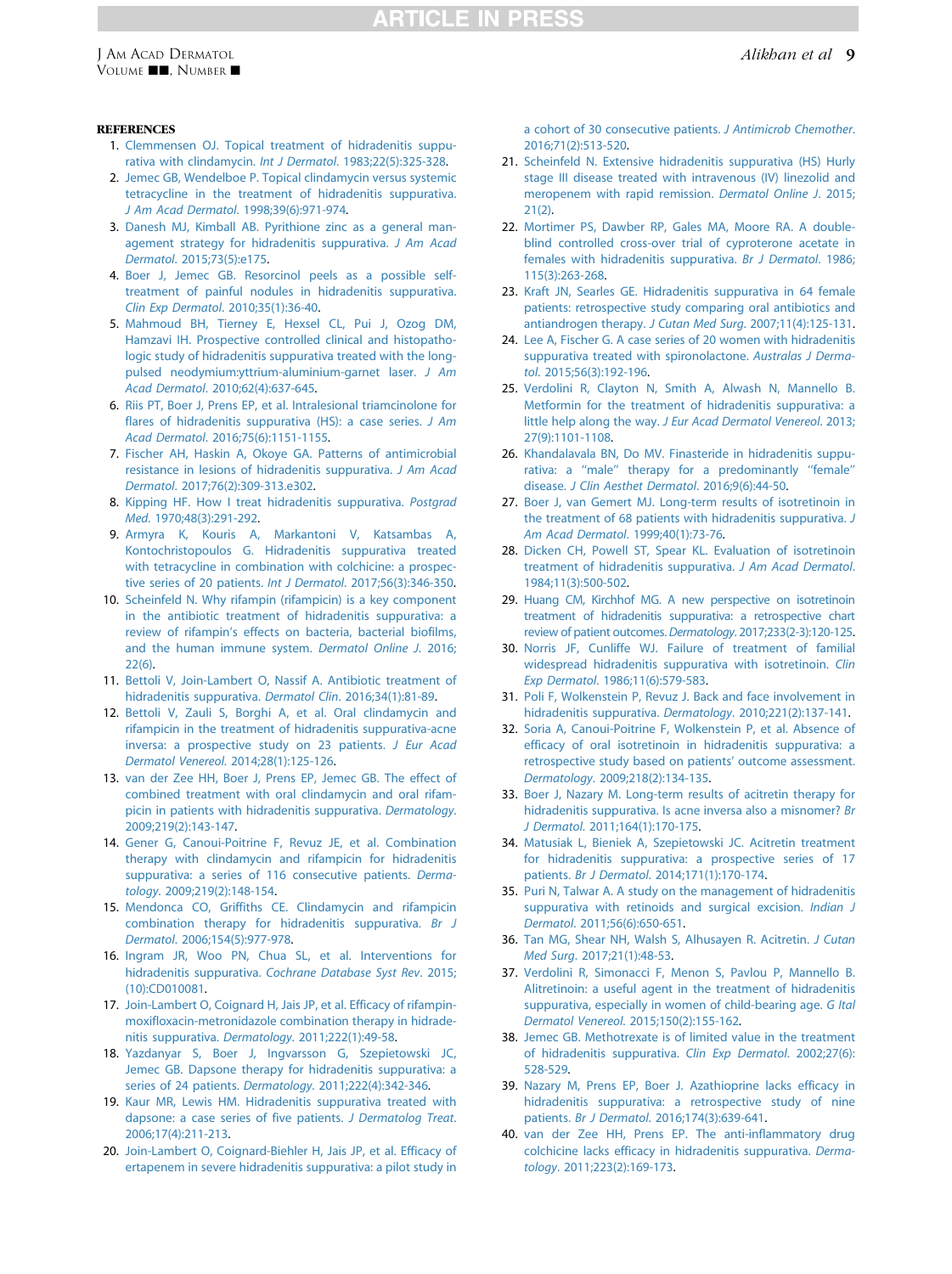# **TICLE IN PRES**

- <span id="page-9-0"></span>41. [Anderson MD, Zauli S, Bettoli V, Boer J, Jemec GB. Cyclo](http://refhub.elsevier.com/S0190-9622(19)30368-8/sref41)[sporine treatment of severe hidradenitis suppurativa--a case](http://refhub.elsevier.com/S0190-9622(19)30368-8/sref41) series. J Dermatolog Treat[. 2016;27\(3\):247-250.](http://refhub.elsevier.com/S0190-9622(19)30368-8/sref41)
- 42. [Gupta AK, Ellis CN, Nickoloff BJ, et al. Oral cyclosporine in the](http://refhub.elsevier.com/S0190-9622(19)30368-8/sref42) [treatment of inflammatory and noninflammatory dermato](http://refhub.elsevier.com/S0190-9622(19)30368-8/sref42)[ses. A clinical and immunopathologic analysis.](http://refhub.elsevier.com/S0190-9622(19)30368-8/sref42) Arch Dermatol. [1990;126\(3\):339-350](http://refhub.elsevier.com/S0190-9622(19)30368-8/sref42).
- 43. [Buckley DA, Rogers S. Cyclosporin-responsive hidradenitis](http://refhub.elsevier.com/S0190-9622(19)30368-8/sref43) suppurativa. J R Soc Med[. 1995;88\(5\):289P-290P.](http://refhub.elsevier.com/S0190-9622(19)30368-8/sref43)
- 44. [Bianchi L, Hansel K, Stingeni L. Recalcitrant severe hidrade](http://refhub.elsevier.com/S0190-9622(19)30368-8/sref44)[nitis suppurativa successfully treated with cyclosporine A.](http://refhub.elsevier.com/S0190-9622(19)30368-8/sref44) J Am Acad Dermatol[. 2012;67\(6\):e278-279](http://refhub.elsevier.com/S0190-9622(19)30368-8/sref44).
- 45. [Staub J, Pfannschmidt N, Strohal R, et al. Successful](http://refhub.elsevier.com/S0190-9622(19)30368-8/sref45) [treatment of PASH syndrome with infliximab, cyclosporine](http://refhub.elsevier.com/S0190-9622(19)30368-8/sref45) and dapsone. [J Eur Acad Dermatol Venereol](http://refhub.elsevier.com/S0190-9622(19)30368-8/sref45). 2015;29(11): [2243-2247.](http://refhub.elsevier.com/S0190-9622(19)30368-8/sref45)
- 46. [Wong D, Walsh S, Alhusayen R. Low-dose systemic cortico](http://refhub.elsevier.com/S0190-9622(19)30368-8/sref46)[steroid treatment for recalcitrant hidradenitis suppurativa.](http://refhub.elsevier.com/S0190-9622(19)30368-8/sref46) J Am Acad Dermatol[. 2016;75\(5\):1059-1062](http://refhub.elsevier.com/S0190-9622(19)30368-8/sref46).
- 47. [Rose RF, Goodfield MJ, Clark SM. Treatment of recalcitrant](http://refhub.elsevier.com/S0190-9622(19)30368-8/sref47) [hidradenitis suppurativa with oral ciclosporin.](http://refhub.elsevier.com/S0190-9622(19)30368-8/sref47) Clin Exp Dermatol[. 2006;31\(1\):154-155.](http://refhub.elsevier.com/S0190-9622(19)30368-8/sref47)
- 48. [Kimball AB, Kerdel F, Adams D, et al. Adalimumab for the](http://refhub.elsevier.com/S0190-9622(19)30368-8/sref48) [treatment of moderate to severe hidradenitis suppurativa: a](http://refhub.elsevier.com/S0190-9622(19)30368-8/sref48) [parallel randomized trial.](http://refhub.elsevier.com/S0190-9622(19)30368-8/sref48) Annals Intern Med. 2012;157(12): [846-855.](http://refhub.elsevier.com/S0190-9622(19)30368-8/sref48)
- 49. [Kimball AB, Okun MM, Williams DA, et al. Two phase 3 trials](http://refhub.elsevier.com/S0190-9622(19)30368-8/sref49) [of adalimumab for hidradenitis suppurativa.](http://refhub.elsevier.com/S0190-9622(19)30368-8/sref49) N Engl J Med. [2016;375\(5\):422-434](http://refhub.elsevier.com/S0190-9622(19)30368-8/sref49).
- 50. [Miller I, Lynggaard CD, Lophaven S, Zachariae C, Dufour DN,](http://refhub.elsevier.com/S0190-9622(19)30368-8/sref50) [Jemec GB. A double-blind placebo-controlled randomized](http://refhub.elsevier.com/S0190-9622(19)30368-8/sref50) [trial of adalimumab in the treatment of hidradenitis suppu](http://refhub.elsevier.com/S0190-9622(19)30368-8/sref50)rativa. Br J Dermatol[. 2011;165\(2\):391-398](http://refhub.elsevier.com/S0190-9622(19)30368-8/sref50).
- 51. [Amano M, Grant A, Kerdel FA. A prospective open-label](http://refhub.elsevier.com/S0190-9622(19)30368-8/sref51) [clinical trial of adalimumab for the treatment of hidradenitis](http://refhub.elsevier.com/S0190-9622(19)30368-8/sref51) suppurativa. Int J Dermatol[. 2010;49\(8\):950-955](http://refhub.elsevier.com/S0190-9622(19)30368-8/sref51).
- 52. [Arenbergerova M, Gkalpakiotis S, Arenberger P. Effective](http://refhub.elsevier.com/S0190-9622(19)30368-8/sref52) [long-term control of refractory hidradenitis suppurativa with](http://refhub.elsevier.com/S0190-9622(19)30368-8/sref52) [adalimumab after failure of conventional therapy.](http://refhub.elsevier.com/S0190-9622(19)30368-8/sref52) Int J Dermatol[. 2010;49\(12\):1445-1449.](http://refhub.elsevier.com/S0190-9622(19)30368-8/sref52)
- 53. [Bahillo Monn](http://refhub.elsevier.com/S0190-9622(19)30368-8/sref53)é [C, Honorato Guerra S, Schoendorff Ortega C,](http://refhub.elsevier.com/S0190-9622(19)30368-8/sref53) [Gargallo Quintero AB. Management of hidradenitis suppu](http://refhub.elsevier.com/S0190-9622(19)30368-8/sref53)[rativa with biological therapy: report of four cases and review](http://refhub.elsevier.com/S0190-9622(19)30368-8/sref53) of the literature. Dermatology[. 2014;229\(4\):279-287.](http://refhub.elsevier.com/S0190-9622(19)30368-8/sref53)
- 54. [Blanco R, Martinez-Taboada VM, Villa I, et al. Long-term](http://refhub.elsevier.com/S0190-9622(19)30368-8/sref54) [successful adalimumab therapy in severe hidradenitis sup](http://refhub.elsevier.com/S0190-9622(19)30368-8/sref54)purativa. Arch Dermatol[. 2009;145\(5\):580-584.](http://refhub.elsevier.com/S0190-9622(19)30368-8/sref54)
- 55. [Bosni](http://refhub.elsevier.com/S0190-9622(19)30368-8/sref55)ć [D,](http://refhub.elsevier.com/S0190-9622(19)30368-8/sref55) Ž[arkovi](http://refhub.elsevier.com/S0190-9622(19)30368-8/sref55)ć B, Bareš[i](http://refhub.elsevier.com/S0190-9622(19)30368-8/sref55)ć [M, Zarkovic M, Anic B. Improve](http://refhub.elsevier.com/S0190-9622(19)30368-8/sref55)[ment of overlapping hidradenitis suppurativa and ankylosing](http://refhub.elsevier.com/S0190-9622(19)30368-8/sref55) [spondylitis after the introduction of adalimumab.](http://refhub.elsevier.com/S0190-9622(19)30368-8/sref55) Reumatologia[. 2016;54\(6\):321-325](http://refhub.elsevier.com/S0190-9622(19)30368-8/sref55).
- 56. [Diamantova D, Lomickova I, Cetkovska P. Adalimumab treat](http://refhub.elsevier.com/S0190-9622(19)30368-8/sref56)[ment for hidradenitis suppurativa associated with Crohn's](http://refhub.elsevier.com/S0190-9622(19)30368-8/sref56) disease. [Acta Dermatovenerol Croat](http://refhub.elsevier.com/S0190-9622(19)30368-8/sref56). 2014;22(4):291-293.
- 57. [Gorovoy I, Berghoff A, Ferris L. Successful treatment of](http://refhub.elsevier.com/S0190-9622(19)30368-8/sref57) [recalcitrant hidradenitis suppurativa with adalimumab.](http://refhub.elsevier.com/S0190-9622(19)30368-8/sref57) Case Rep Dermatol[. 2009;1\(1\):71-77.](http://refhub.elsevier.com/S0190-9622(19)30368-8/sref57)
- 58. [Harde V, Mrowietz U. Treatment of severe recalcitrant](http://refhub.elsevier.com/S0190-9622(19)30368-8/sref58) [hidradenitis suppurativa with adalimumab.](http://refhub.elsevier.com/S0190-9622(19)30368-8/sref58) J Dtsch Dermatol Ges[. 2009;7\(2\):139-141.](http://refhub.elsevier.com/S0190-9622(19)30368-8/sref58)
- 59. [Koilakou S, Karapiperis D, Tzathas C. A case of hidradenitis](http://refhub.elsevier.com/S0190-9622(19)30368-8/sref59) [suppurativa refractory to anti-TNFalpha therapy in a patient](http://refhub.elsevier.com/S0190-9622(19)30368-8/sref59) with Crohn's disease. Am J Gastroenteroly[. 2010;105\(1\):231-232.](http://refhub.elsevier.com/S0190-9622(19)30368-8/sref59)
- 60. [Murphy B, Morrison G, Podmore P. Successful use of adalimu](http://refhub.elsevier.com/S0190-9622(19)30368-8/sref60)[mab to treat pyoderma gangrenosum, acne and suppurative](http://refhub.elsevier.com/S0190-9622(19)30368-8/sref60)

[hidradenitis \(PASH syndrome\) following colectomy in ulcera](http://refhub.elsevier.com/S0190-9622(19)30368-8/sref60)tive colitis. Int J Colorectal Dis[. 2015;30\(8\):1139-1140](http://refhub.elsevier.com/S0190-9622(19)30368-8/sref60).

- 61. [Reddick CL, Singh MN, Chalmers](http://refhub.elsevier.com/S0190-9622(19)30368-8/sref61) RJ. Successful treatment of [superficial pyoderma gangrenosum associated with hidradenitis](http://refhub.elsevier.com/S0190-9622(19)30368-8/sref61) [suppurativa with adalimumab.](http://refhub.elsevier.com/S0190-9622(19)30368-8/sref61) Dermatol Online J. 2010;16(8):15.
- 62. [Saraceno R, Babino G, Chiricozzi A, Zangrilli A, Chimenti S.](http://refhub.elsevier.com/S0190-9622(19)30368-8/sref62) [PsAPASH: a new syndrome associated with hidradenitis](http://refhub.elsevier.com/S0190-9622(19)30368-8/sref62) [suppurativa with response to tumor necrosis factor inhibi](http://refhub.elsevier.com/S0190-9622(19)30368-8/sref62)tion. [J Am Acad Dermatol](http://refhub.elsevier.com/S0190-9622(19)30368-8/sref62). 2015;72(1):e42-44.
- 63. [Scheinfeld N. Treatment of coincident seronegative arthritis](http://refhub.elsevier.com/S0190-9622(19)30368-8/sref63) [and hidradentis supprativa with adalimumab.](http://refhub.elsevier.com/S0190-9622(19)30368-8/sref63) J Am Acad Dermatol[. 2006;55\(1\):163-164.](http://refhub.elsevier.com/S0190-9622(19)30368-8/sref63)
- 64. [Sotiriou E, Goussi C, Lallas A, et al. A prospective open-label](http://refhub.elsevier.com/S0190-9622(19)30368-8/sref64) [clinical trial of efficacy of the every week administration of](http://refhub.elsevier.com/S0190-9622(19)30368-8/sref64) [adalimumab in the treatment of hidradenitis suppurativa.](http://refhub.elsevier.com/S0190-9622(19)30368-8/sref64) J Drugs Dermatol[. 2012;11\(5 Suppl\):s15-s20](http://refhub.elsevier.com/S0190-9622(19)30368-8/sref64).
- 65. [van Rappard DC, Leenarts MF, Meijerink-van 't Oost L,](http://refhub.elsevier.com/S0190-9622(19)30368-8/sref65) [Mekkes JR. Comparing treatment outcome of infliximab](http://refhub.elsevier.com/S0190-9622(19)30368-8/sref65) [and adalimumab in patients with severe hidradenitis suppu](http://refhub.elsevier.com/S0190-9622(19)30368-8/sref65)rativa. J Dermatolog Treat[. 2012;23\(4\):284-289](http://refhub.elsevier.com/S0190-9622(19)30368-8/sref65).
- 66. [Yamauchi PS, Mau N. Hidradenitis suppurativa managed with](http://refhub.elsevier.com/S0190-9622(19)30368-8/sref66) adalimumab. J Drugs Dermatol[. 2009;8\(2\):181-183.](http://refhub.elsevier.com/S0190-9622(19)30368-8/sref66)
- 67. [Grant A, Gonzalez T, Montgomery MO, Cardenas V, Kerdel FA.](http://refhub.elsevier.com/S0190-9622(19)30368-8/sref67) [Infliximab therapy for patients with moderate to severe](http://refhub.elsevier.com/S0190-9622(19)30368-8/sref67) [hidradenitis suppurativa: a randomized, double-blind,](http://refhub.elsevier.com/S0190-9622(19)30368-8/sref67) [placebo-controlled crossover trial.](http://refhub.elsevier.com/S0190-9622(19)30368-8/sref67) J Am Acad Dermatol. [2010;62\(2\):205-217](http://refhub.elsevier.com/S0190-9622(19)30368-8/sref67).
- 68. [van Rappard DC, Mooij JE, Baeten DL, Mekkes JR. New-onset](http://refhub.elsevier.com/S0190-9622(19)30368-8/sref68) [polyarthritis during successful treatment of hidradenitis sup](http://refhub.elsevier.com/S0190-9622(19)30368-8/sref68)[purativa with infliximab.](http://refhub.elsevier.com/S0190-9622(19)30368-8/sref68) Br J Dermatol. 2011;165(1):194-198.
- 69. [Brunasso AM, Delfino C, Massone C. Hidradenitis suppurativa:](http://refhub.elsevier.com/S0190-9622(19)30368-8/sref69) [are tumour necrosis factor-alpha blockers the ultimate](http://refhub.elsevier.com/S0190-9622(19)30368-8/sref69) alternative? Br J Dermatol[. 2008;159\(3\):761-763.](http://refhub.elsevier.com/S0190-9622(19)30368-8/sref69)
- 70. [Delage M, Samimi M, Atlan M, Machet L, Lorette G,](http://refhub.elsevier.com/S0190-9622(19)30368-8/sref70) [Maruani A. Efficacy of infliximab for hidradenitis suppurativa:](http://refhub.elsevier.com/S0190-9622(19)30368-8/sref70) [assessment of clinical and biological inflammatory markers.](http://refhub.elsevier.com/S0190-9622(19)30368-8/sref70) [Acta Dermatovenereol](http://refhub.elsevier.com/S0190-9622(19)30368-8/sref70). 2011;91(2):169-171.
- 71. [Fardet L, Dupuy A, Kerob D, et al. Infliximab for severe](http://refhub.elsevier.com/S0190-9622(19)30368-8/sref71) [hidradenitis suppurativa: transient clinical efficacy in 7 consec](http://refhub.elsevier.com/S0190-9622(19)30368-8/sref71)utive patients. [J Am Acad Dermatol](http://refhub.elsevier.com/S0190-9622(19)30368-8/sref71). 2007;56(4):624-628.
- 72. [Fernandez-Vozmediano JM, Armario-Hita JC. Infliximab for](http://refhub.elsevier.com/S0190-9622(19)30368-8/sref72) [the treatment of hidradenitis suppurativa.](http://refhub.elsevier.com/S0190-9622(19)30368-8/sref72) Dermatology. [2007;215\(1\):41-44](http://refhub.elsevier.com/S0190-9622(19)30368-8/sref72).
- 73. [Lasocki A, Sinclair R, Foley P, Saunders H. Hidradenitis](http://refhub.elsevier.com/S0190-9622(19)30368-8/sref73) [suppurativa responding to treatment with infliximab.](http://refhub.elsevier.com/S0190-9622(19)30368-8/sref73) Australas J Dermatol[. 2010;51\(3\):186-190](http://refhub.elsevier.com/S0190-9622(19)30368-8/sref73).
- 74. [Mekkes JR, Bos JD. Long-term efficacy of a single course of](http://refhub.elsevier.com/S0190-9622(19)30368-8/sref74) [infliximab in hidradenitis suppurativa.](http://refhub.elsevier.com/S0190-9622(19)30368-8/sref74) Br J Dermatol. 2008; [158\(2\):370-374](http://refhub.elsevier.com/S0190-9622(19)30368-8/sref74).
- 75. [Paradela S, Rodriguez-Lojo R, Fernandez-Torres R, Arevalo P,](http://refhub.elsevier.com/S0190-9622(19)30368-8/sref75) [Fonseca E. Long-term efficacy of infliximab in hidradenitis](http://refhub.elsevier.com/S0190-9622(19)30368-8/sref75) suppurativa. J Dermatolog Treat[. 2012;23\(4\):278-283](http://refhub.elsevier.com/S0190-9622(19)30368-8/sref75).
- 76. [Pedraz J, Dauden E, Perez-Gala S, Goiriz-Valdes R, Fernandez-](http://refhub.elsevier.com/S0190-9622(19)30368-8/sref76)[Penas P, Garcia-Diez A. \[Hidradenitis suppurativa. Response](http://refhub.elsevier.com/S0190-9622(19)30368-8/sref76) [to treatment with infliximab\].](http://refhub.elsevier.com/S0190-9622(19)30368-8/sref76) Actas Dermosifiliograf. 2007; [98\(5\):325-331](http://refhub.elsevier.com/S0190-9622(19)30368-8/sref76).
- 77. [Usmani N, Clayton TH, Everett S, Goodfield MD. Variable](http://refhub.elsevier.com/S0190-9622(19)30368-8/sref77) [response of hidradenitis suppurativa to infliximab in four](http://refhub.elsevier.com/S0190-9622(19)30368-8/sref77) patients. Clin Exp Dermatol[. 2007;32\(2\):204-205.](http://refhub.elsevier.com/S0190-9622(19)30368-8/sref77)
- 78. [van der Zee HH, Prens EP. Failure of anti-interleukin-1](http://refhub.elsevier.com/S0190-9622(19)30368-8/sref78) [therapy in severe hidradenitis suppurativa: a case report.](http://refhub.elsevier.com/S0190-9622(19)30368-8/sref78) Dermatology[. 2013;226\(2\):97-100](http://refhub.elsevier.com/S0190-9622(19)30368-8/sref78).
- 79. [Tzanetakou V, Kanni T, Giatrakou S, et al. Safety and efficacy](http://refhub.elsevier.com/S0190-9622(19)30368-8/sref79) [of anakinra in severe hidradenitis suppurativa: a randomized](http://refhub.elsevier.com/S0190-9622(19)30368-8/sref79) clinical trial. JAMA Dermatol[. 2016;152\(1\):52-59.](http://refhub.elsevier.com/S0190-9622(19)30368-8/sref79)